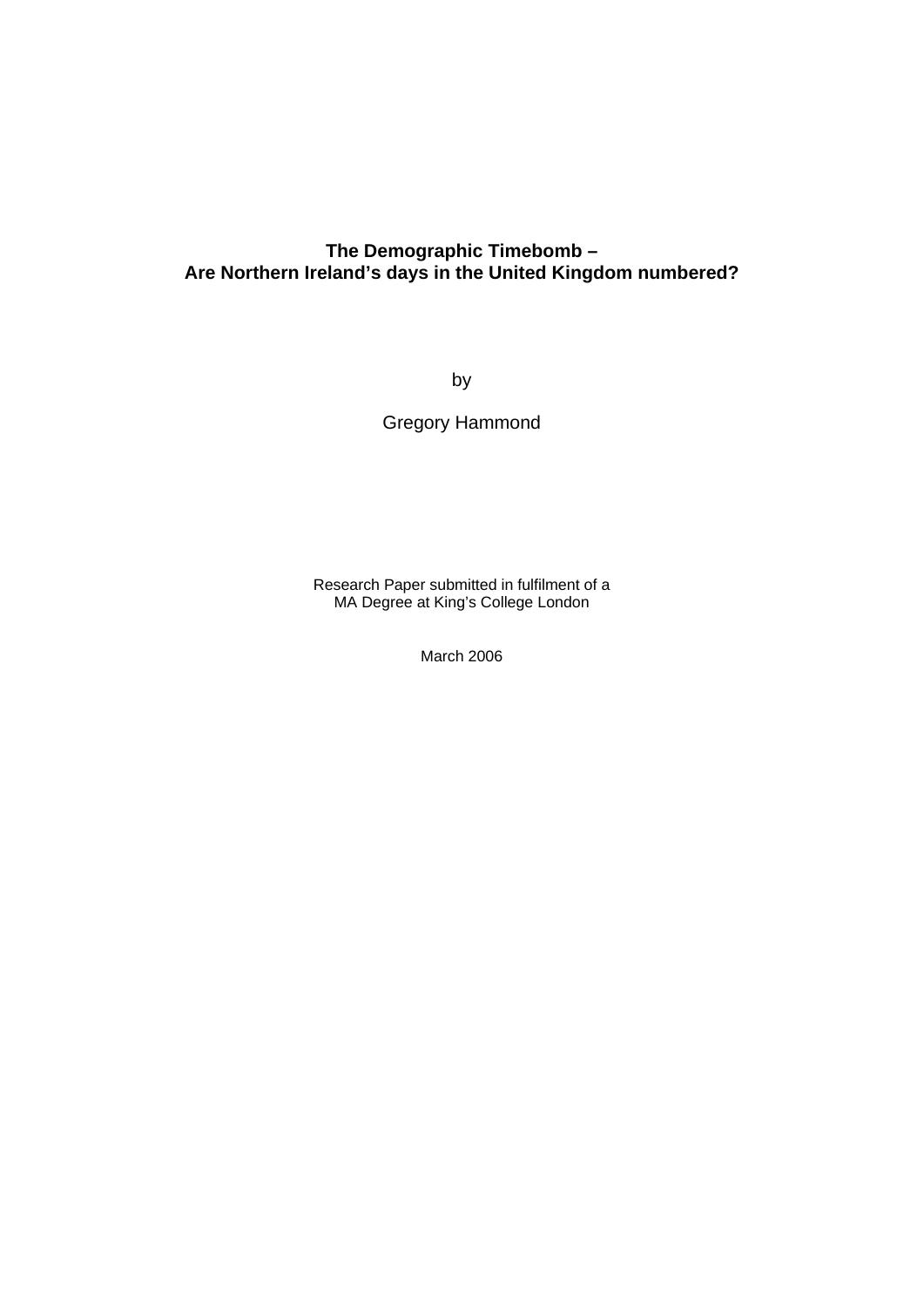# The Demographic Timebomb – Are Northern Ireland's days in the United Kingdom numbered?

Gregory Hammond



Map reproduced directly from: [http://cain.ulst.ac.uk/images/maps/ni\\_towns.gif](http://cain.ulst.ac.uk/images/maps/ni_towns.gif) on 8 Feb 06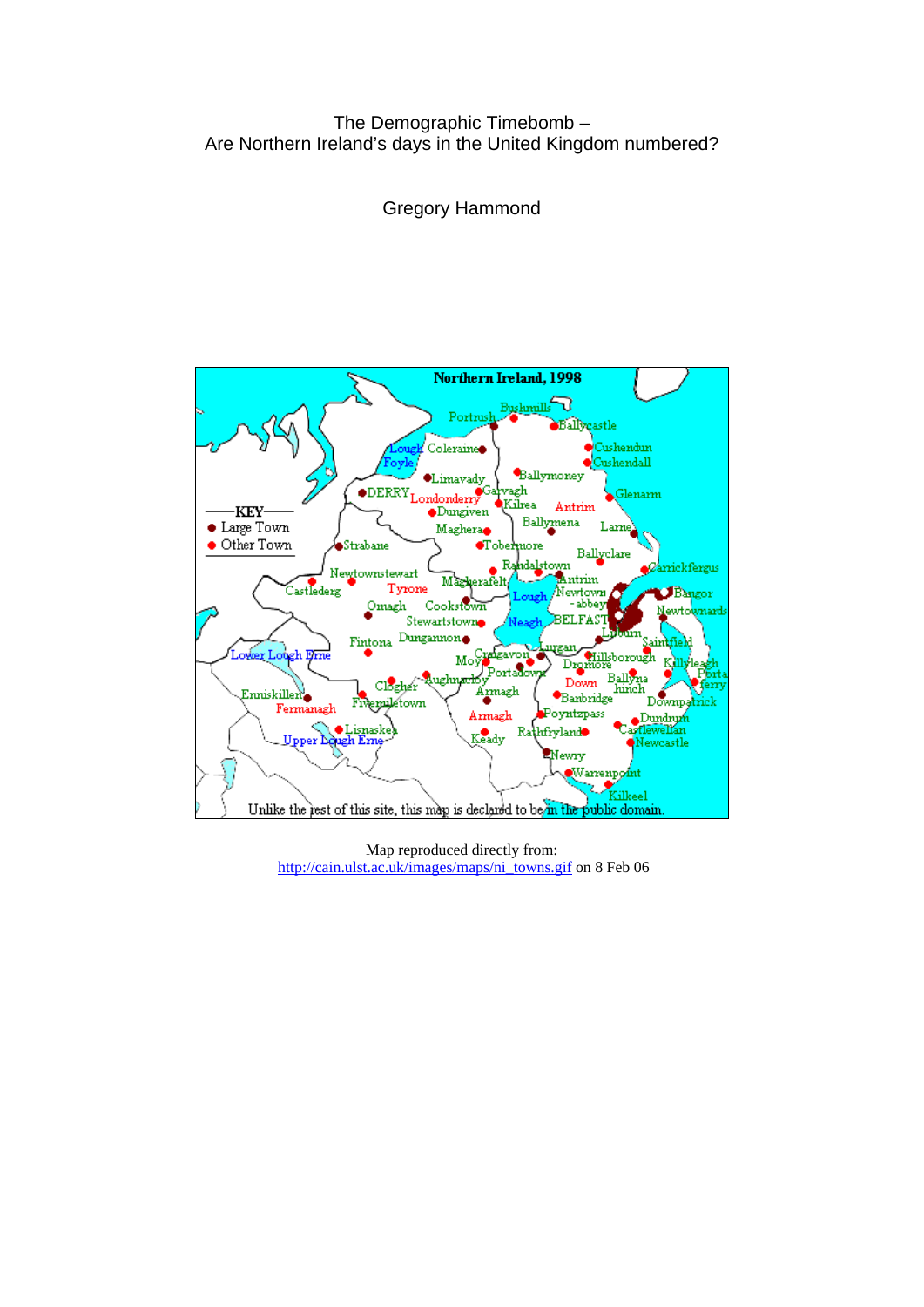#### **ABSTRACT**

Periodically it has been suggested that Northern Ireland's days in the United Kingdom are numbered because the Province's Roman Catholic population has been expanding faster than the Protestant population, pointing to a future Catholic majority and an inevitable vote for Irish unity. This paper reviews the Province's demographic trends, which in fact reveal that the two populations are on course to move into approximately equal numbers by mid-century with neither side gaining or retaining respectively a clear lead over the other. While 'tribal' voting habits would result in electoral stalemate between the Unionist and Nationalist blocs, the present trends overall indicate that there would not be an electoral majority for a united Ireland, although the result of a mid-century referendum would be closer than opinion polls indicate today. Finally, the paper examines Northern Ireland's constitutional future through a 'demographic lens', showing that the logic of the current situation is to proceed with efforts to make devolved power-sharing work within the current borders; there is no case for repartition today, but the idea should not be dismissed for all time and the paper postulates two future scenarios in which repartition could be appropriate.

#### **GLOSSARY**

| APNI        | Alliance Party of Northern Ireland         |
|-------------|--------------------------------------------|
| DUP         | <b>Democratic Unionist Party</b>           |
| GDP         | Gross Domestic Product                     |
| NILT        | Northern Ireland Life and Times (survey)   |
| <b>NISA</b> | Northern Ireland Social Attitudes (survey) |
| SDLP        | Social Democratic and Labour Party         |
| SF          | Sinn Fein                                  |
| UUP         | <b>Ulster Unionist Party</b>               |
| WP          | <b>Workers Party</b>                       |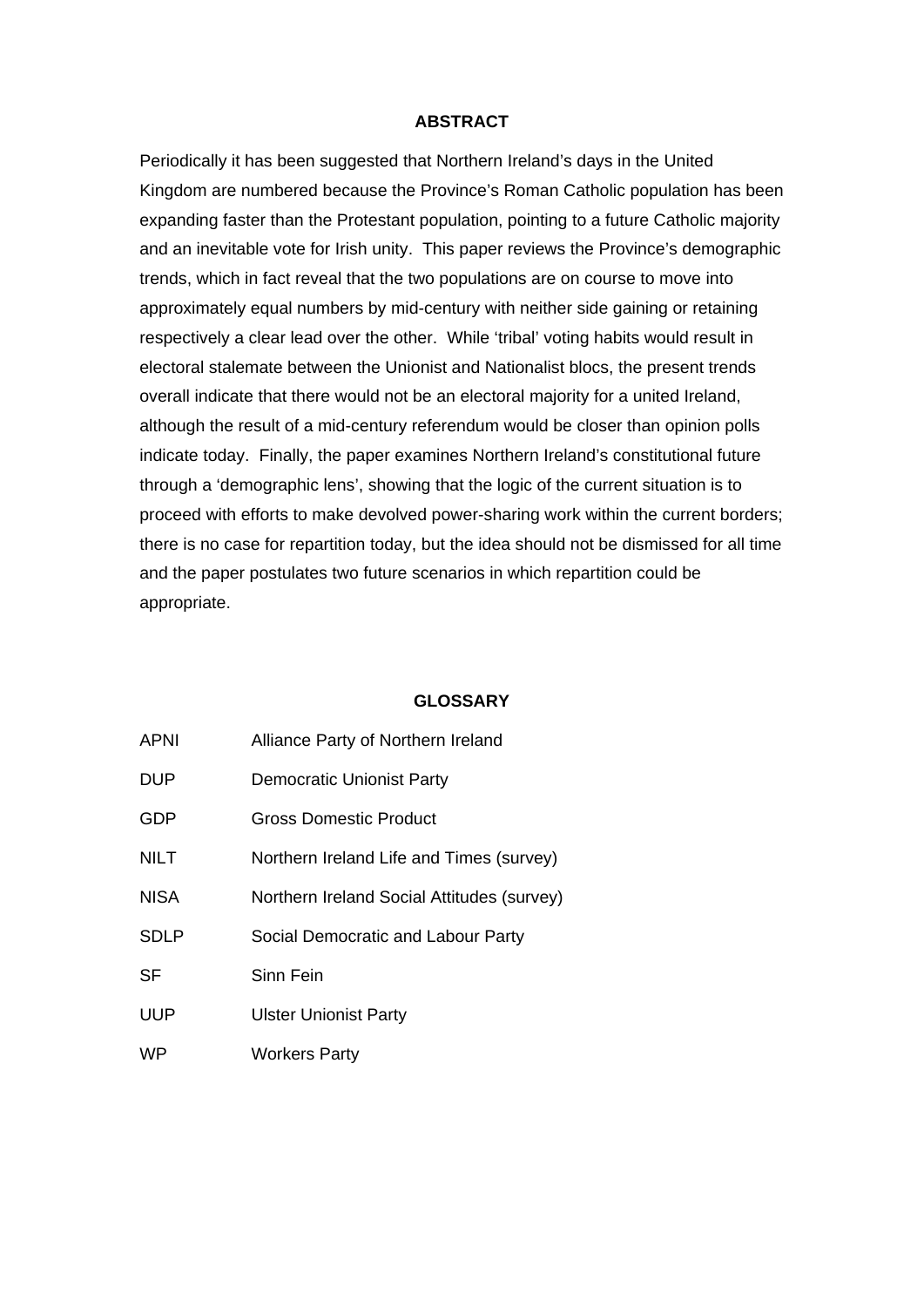British rule in Ireland is coming to an end; it has a decade to run – no more. There is nothing speculative about that statement: it is based on the demography on the Six Counties. Sometime in the timeframe 2008-2010……..the Catholic Nationalist population will outnumber the Protestant Unionists. From that date, there will be no process of gerrymandering capable of delivering a Unionist majority in a referendum on Irish reunification…..It is extraordinary that, in an era when conferences on population are sponsored by the United Nations and when demography is regarded as a crucial science in mapping the future of the planet, so little attention has been paid to what must soon prove the decisive factor in the Northern Ireland issue. With the demographic clock ticking inexorably in the background, all constitutional proposals amount to little more than killing time.

Gerald Warner, 'Demographic Timebomb Ticking in Ulster', *Scotland on Sunday,*  12 August 2001

Depending on your viewpoint, this either alarmist or triumphant newspaper article illustrates the potential power of demography to generate the first change in the United Kingdom's borders since the state was created in its current form in 1920. But is Warner's argument correct, or is it a simplistic interpretation of some aspects of demography to illustrate a desired outcome? This paper aims to determine if Warner's central thesis is correct before reviewing Northern Ireland's constitutional future through a 'demographic lens'.

The first section will examine demographics Province-wide. Through reviewing the evidence of Census returns as well as changing birth- and death-rates, migration rates, and 'mixed marriages', we will see that the Roman Catholic population has indeed been increasing at a faster rate than that of the Protestant population in the six counties of Northern Ireland, but that the growth rates are now evening out between the two communities. Secondly, the paper will demonstrate the close correlation between vote share and population share between the Catholicnationalist bloc and the Protestant-unionist bloc: thus, should the Catholic population gain a small lead on the Protestants, we could expect the nationalist political parties to be ahead in most elections. However, there is considerable evidence that, despite their votes for nationalist parties, not all Catholics share their parties' enthusiasm for a united Ireland; the third section will show that a future Catholic majority might produce enough pro-Union votes, to add to the almost completely solid phalanx of the Protestant Unionists, to keep Northern Ireland in Union with Great Britain. As a note of caution, however, it will only be possible to extrapolate the current evidence to suggest trends; these trends cannot be treated as a prediction because future demographic trends, voting patterns and constitutional preferences could be subject to further, unpredictable changes and influences. The current trend, however, would suggest a levelling out of the two populations mid-century with neither side obtaining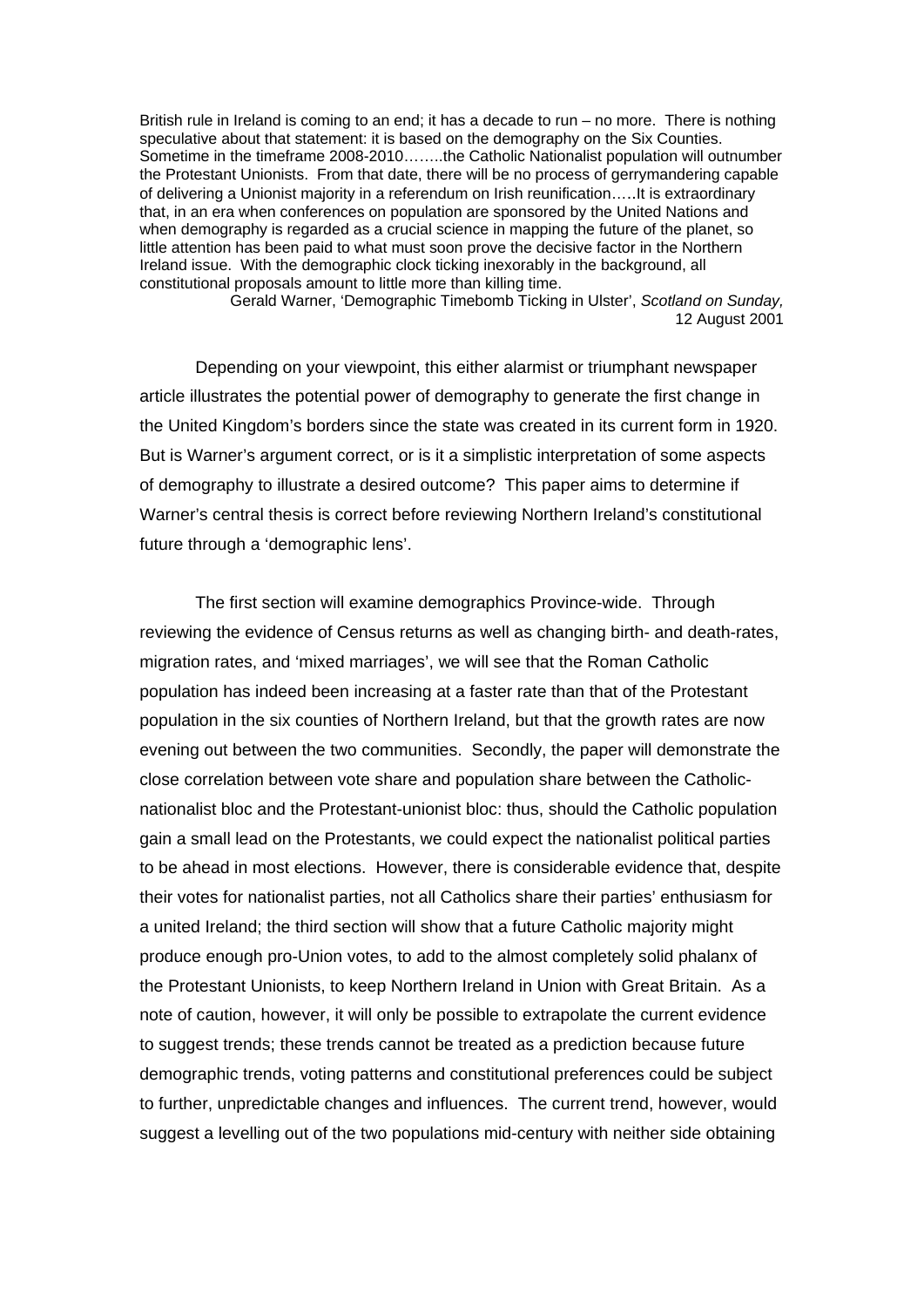a clear lead, electoral stalemate between the nationalist and unionist blocs, but victory for the pro-Union side in a future 'border poll'.

Politicians and academics have postulated many possible future political constructs for Northern Ireland. The paper's fourth section will review these through a 'demographic lens', showing that the logic of the current situation is to proceed with efforts to make devolved power-sharing work, with direct rule continuing as an interim measure. However, the paper will also consider the border, showing the reasons for its current position and reviewing proposals for 'repartition'. While there is no case for repartition now, the possibility should not be ruled out for all time; the paper will postulate two circumstances in which repartition could be appropriate. A similarly-structured paper by Paul Compton in [1](#page-4-0)981<sup>1</sup> suggested similar trends, but his analysis of repartition options was written against the background of a terrorist campaign with potential to escalate to civil war; this paper updates the trends in the light of emerging evidence over the last 25 years and postulates different repartition options.

#### **DEMOGRAPHIC CHANGES**

 It is incontrovertible that the proportion of Catholic-background people in the Northern Ireland population has been rising. The exact figures, however, are unknown. The 10-yearly Census provides the basis for study but, while the 1961 figures are believed by demographers to be accurate, the 1971 and 1981 Censuses were spoiled by a nationalist campaign against them which resulted in no-response rates on the question of religion by 10 and 20 per cent respectively and considerable under-enumeration overall in 1981. For 1991, nationalist politicians encouraged responses, and demographers believe that the 7.3 per cent no-response rate may have been composed of more Protestants than Catholics<sup>[2](#page-4-1)</sup>; however, the 'no-religion' response became available for the first time and its popularity as an option increased in the 2001 Census (2.72 per cent). Nevertheless, the question of what religious background people had been brought up in was answered on many of the 'Noreligion' and 'No-response' returns. Births and deaths are not registered by denomination, nor is there any completely reliable information about religion and migration; however, there are methods of cross-checking data, including the Northern Ireland Fertility Survey and study of baptismal records, notably the Vatican Statistical

 1 In Watt (1981), pp.74-92

<span id="page-4-1"></span><span id="page-4-0"></span><sup>2</sup> Compton (1995), p.163 and Compton (1996), p.268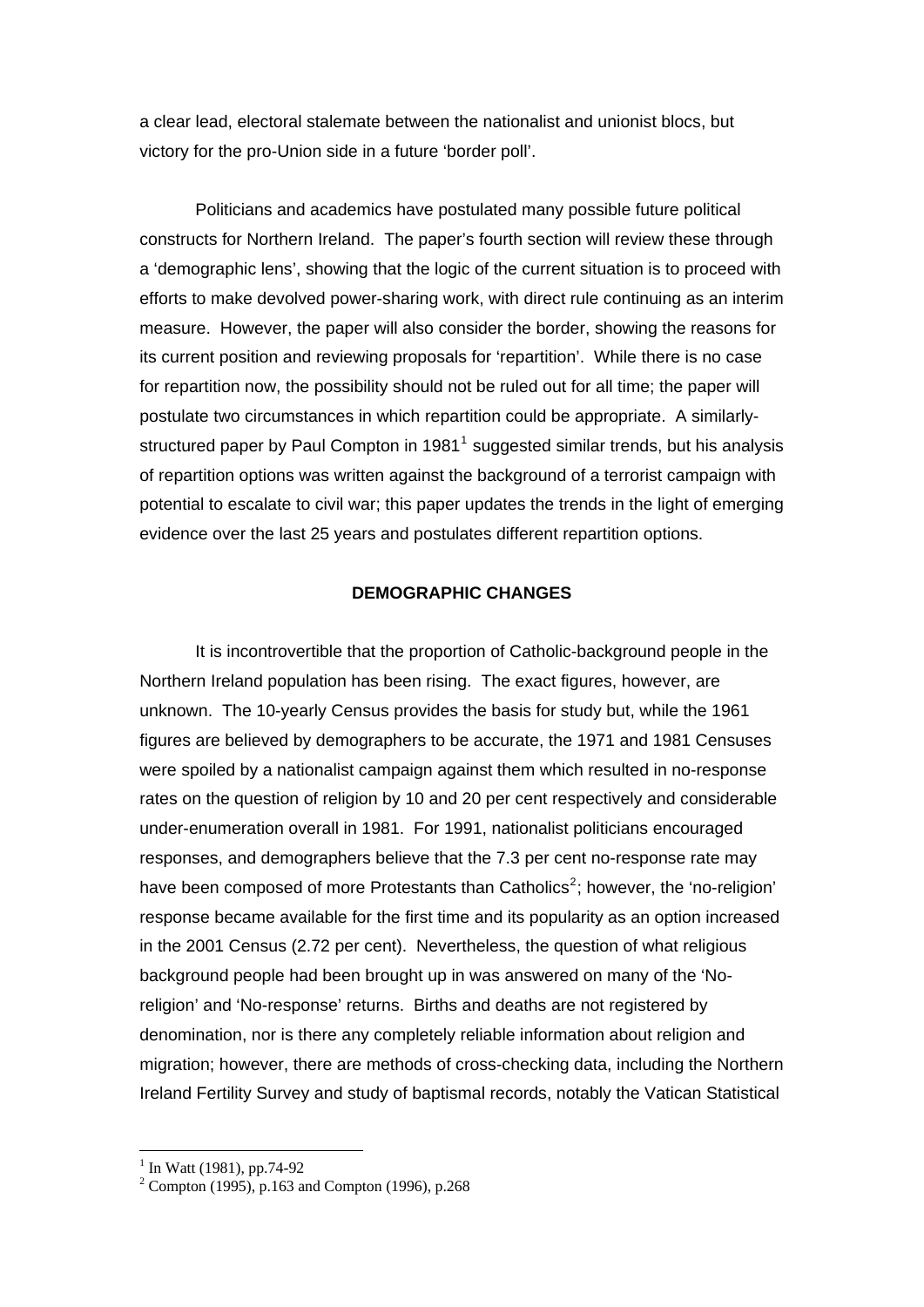Yearbook (the Annuario Pontificio). $3$  What can be stated with certainty therefore is the minimum number of Catholics (and Other Denominations) as stated on the Census returns; this can be qualified using a variety of techniques to produce adjusted, estimated totals for each denomination as shown<sup>[4](#page-5-1)</sup>:

| Census                                                                        | % Stated Catholics – the | Adjusted % to       |  |  |
|-------------------------------------------------------------------------------|--------------------------|---------------------|--|--|
|                                                                               | absolute minimum total   | compensate for non- |  |  |
|                                                                               |                          | statements          |  |  |
| 1961                                                                          | 34.9                     | 35.3                |  |  |
| 1971                                                                          | 31.4                     | 36.8                |  |  |
| 1981                                                                          | 28.0                     | 38.5                |  |  |
| 1991                                                                          | 38.4                     | 41.5                |  |  |
| 2001                                                                          | 40.26                    | 43.76               |  |  |
| Figure 1. Total Catholic proportion of Northern Ireland population by Census. |                          |                     |  |  |

To put these neat figures in perspective, however, by introducing the element of uncertainty, Compton's 1996 analysis shows the range of possible population breakdown as follows<sup>[5](#page-5-2)</sup>:

| Census                                                          | Adjusted   | Range %   | Adjusted Non- | Range %   |
|-----------------------------------------------------------------|------------|-----------|---------------|-----------|
|                                                                 | Catholic % |           | Catholic %    |           |
| 1951                                                            | 34.4       |           | 65.6          |           |
| 1961                                                            | 34.9       |           | 65.1          |           |
| 1971                                                            | 36.8       | 31.4-40.8 | 63.2          | 59.2-68.6 |
| 1981                                                            | 38.7       | 28.0-46.5 | 61.3          | 53.5-72.0 |
| 1991                                                            | 41.5       | 38.4-45.7 | 58.5          | 54.3-61.6 |
| Figure 2. Range of possible denominational breakdown by Census. |            |           |               |           |

 Returning to the first set of adjusted figures, projecting forward the average 10-yearly increase in the Catholic proportion since 1971 (2.32 per cent) would suggest that a bare Catholic majority would appear in the adjusted total for the 2031 Census, with a voting Catholic majority appearing 10-20 years later as Catholic children reached voting age and deaths took a disproportionate toll of the oldest, Protestant-heavy, generations. However, a closer look at the adjusted figures will inject the first note of caution: while the rate of Catholic increase accelerated between 1981 and 1991, it slowed between 1991 and 2001. If that mathematical trend of a steadily reducing rate of increase were maintained, it would delay the Catholic majority by some years, if not produce a perpetual Protestant majority. As a

<sup>3</sup> Compton (1995), pp.219-221

<span id="page-5-1"></span><span id="page-5-0"></span><sup>&</sup>lt;sup>4</sup> From Background Information on Northern Ireland Society – Population and Vital Statistics on [http://cain.ulst.ac.uk/ni/popul.htm;](http://cain.ulst.ac.uk/ni/popul.htm) adjusted 2001 totals for Protestants (Presbyterian, Church of Ireland, Methodists and others) was 53.13%, Other Religions 0.39% and No Religion 2.72% out of the 1,685,267 total population.

<span id="page-5-2"></span> $5$  Compton (1996), p.268; the adjusted figures are different from those on the website quoted above, reflecting slightly different analysis results.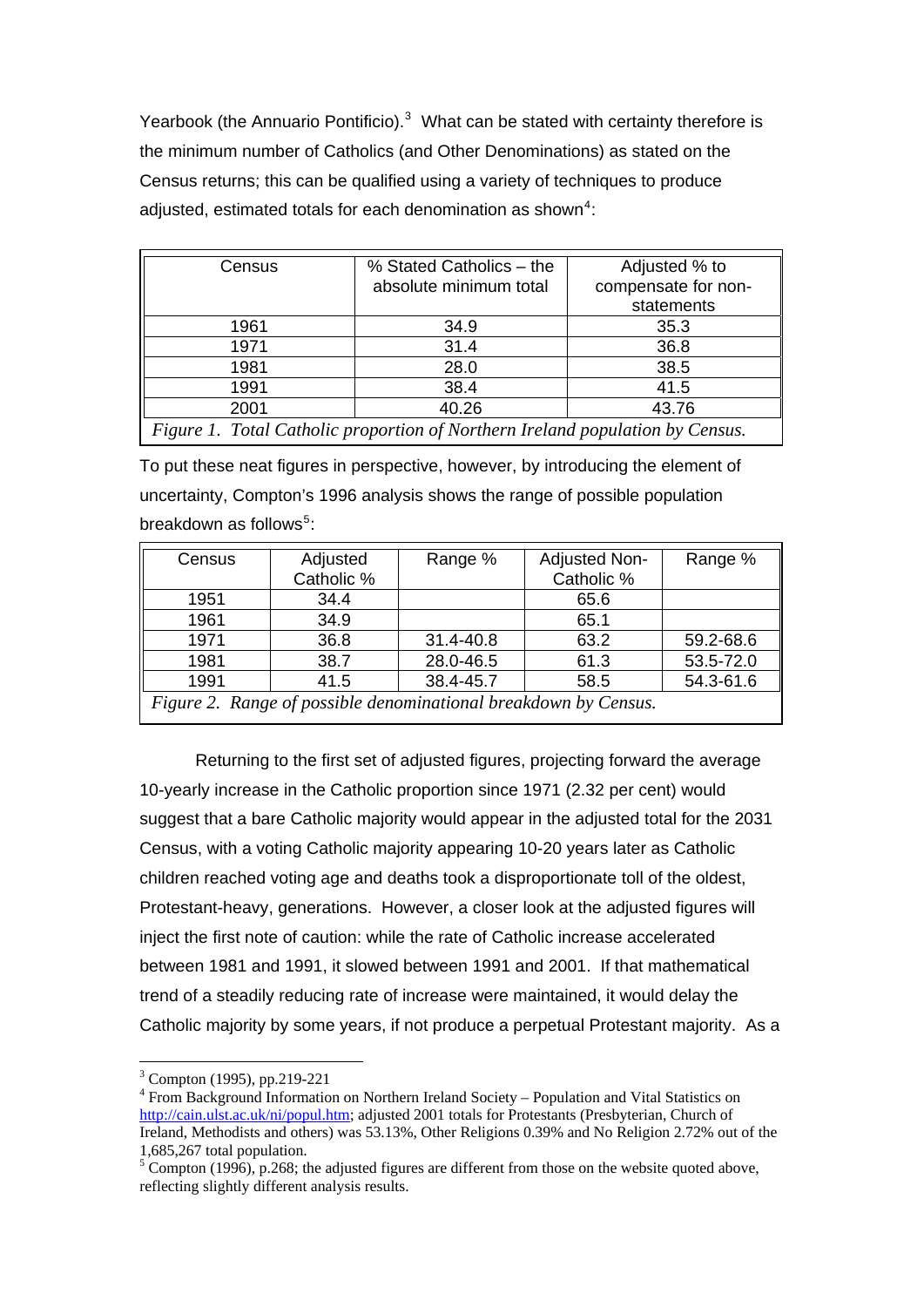second note of caution, Compton projected forward the change recorded between the Census figures of 1881 and 1891, during which the Protestant population was increasing slightly and the Catholic population declining markedly: the result was a projected 1991 population of 1.2 million, of which just 12 per cent would be Catholic<sup>[6](#page-6-0)</sup>, showing that trends can change dramatically. To gain a clearer idea of what is happening than can be gleaned from the Census headlines, it is necessary to look in more detail at birth rates.

 Historically, Irish birth rates have been exceptionally high by European standards. Total fertility rate (ie, average number of children per female) in 1970 in the Irish Republic was 3.87 and in Northern Ireland 3.25, compared with the Western European mean of  $2.41$ .<sup>[7](#page-6-1)</sup> Within the Northern Ireland figure, Catholic total fertility rate was 4.1, compared with Protestants' 2.[8](#page-6-2) $^{8}$ , and that is despite average later marriage ages and higher celibacy levels among Catholics than among Protestants. The result in the 1970s was that Catholic fertility was approximately 40-50 per cent higher than Protestant fertility. However, this pattern appears to have changed in the last 20 years or so as Irish Catholics (Northern and Southern) have come more closely into line with general European practices. Compton spotted in 1981 that Catholic fertility and family size were falling, but that the birth rate continued to be high as Catholic marriage age reduced and celibacy levels fell; however, he suggests that this represented a "once-and-for-all 'catching up process'" and expected that once it had worked its way through the system, fertility and rate of population increase would drop to the European average level. $9$  Indeed, Catholic birth rates dropped sharply from 24.0 per thousand in 1980 to 18.5 per thousand in 1992, a decline of over 20 per cent in a period when the Protestant equivalent birth rates declined by just 10 per cent; the changes in the Catholic birth rates mirror exactly the trend in the Irish Republic over the same period, but with a slight time delay.<sup>[10](#page-6-4)</sup> Ireland, North and South, appears to be on course to join other notable Catholic European countries, such as Spain and Portugal, towards the bottom of the world annual birth rate league, while Northern Ireland's Catholic and Protestant birth rates appear to be converging.

<u>.</u>

<span id="page-6-0"></span><sup>6</sup> Compton (1995), pp.165-166

<sup>7</sup> Coleman (1999), p.69

<span id="page-6-2"></span><span id="page-6-1"></span><sup>8</sup> Ibid., p.92

<span id="page-6-3"></span><sup>9</sup> Compton (1981), p.88

<span id="page-6-4"></span><sup>10</sup> Compton (1995), pp.58-59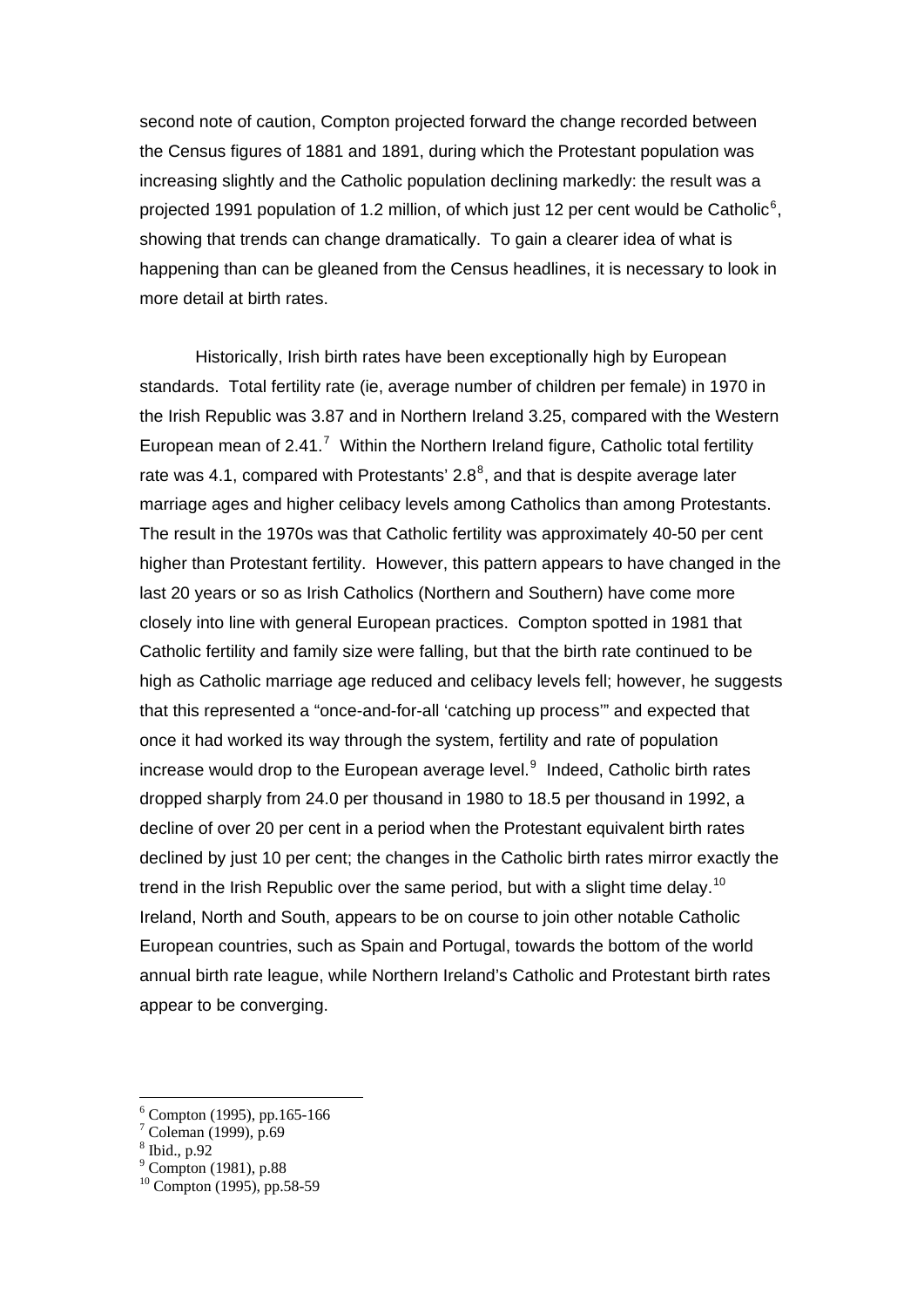The best evidence for the future, however, is to examine the denominational profile of the population by age. Any future Catholic majority should appear first in those aged 0 and work its way through the system as time passes. Compton's analysis of the 1991 Census in these terms gives the following result<sup>[11](#page-7-0)</sup>:

| Age at 1991 Census                                                      | Adjusted % Catholic | Adjusted % Non-Catholic |  |  |
|-------------------------------------------------------------------------|---------------------|-------------------------|--|--|
| 0                                                                       | 48.5                | 51.5                    |  |  |
| 1                                                                       | 49.2                | 50.8                    |  |  |
| $\overline{2}$                                                          | 49.4                | 50.6                    |  |  |
| 3                                                                       | 49.4                | 50.6                    |  |  |
| 4                                                                       | 50.0                | 50.0                    |  |  |
| 5                                                                       | 50.0                | 50.0                    |  |  |
| 6                                                                       | 50.2                | 49.8                    |  |  |
| $\overline{7}$                                                          | 50.6                | 49.4                    |  |  |
| 8                                                                       | 50.8                | 49.2                    |  |  |
| 9                                                                       | 51.0                | 49.0                    |  |  |
| 10                                                                      | 50.3                | 49.7                    |  |  |
| 11                                                                      | 50.0                | 50.0                    |  |  |
| 12                                                                      | 49.5                | 50.5                    |  |  |
| 13                                                                      | 49.4                | 50.6                    |  |  |
| 14                                                                      | 49.1                | 50.9                    |  |  |
| 15                                                                      | 48.0                | 52.0                    |  |  |
| 16                                                                      | 47.6                | 52.4                    |  |  |
| 17                                                                      | 46.4                | 53.6                    |  |  |
| 18                                                                      | 45.0                | 55.0                    |  |  |
| 19                                                                      | 45.3                | 54.7                    |  |  |
| Figure 3. Denominational breakdown of population by age at 1991 Census. |                     |                         |  |  |

Noting the potential inaccuracy resulting from these Census figures having to be adjusted, the trend here does not suggest a future clear majority for either denomination. While Catholic births pulled ahead of Protestant births in the early 1980s, the reversal of this trend, despite the growing number of potential Catholic parents in the 1980s, supports the view that underlying Catholic fertility has been falling<sup>[12](#page-7-1)</sup>, although it could also indicate Protestant fertility rising.

 However, if birth rates were the only factor determining the future denominational make-up of the Province, the future would be relatively easy to project. Hayes and McAllister's broad-brush analysis of the denominational make-up of the Province by generation gives the whole picture as follows<sup>[13](#page-7-2)</sup>:

<sup>1</sup>  $11$  Compton (1996), pp.272-273

<span id="page-7-0"></span> $12$  Compton (1995), p.216

<span id="page-7-2"></span><span id="page-7-1"></span> $^{13}$  Hayes and McAllister (1999), p.469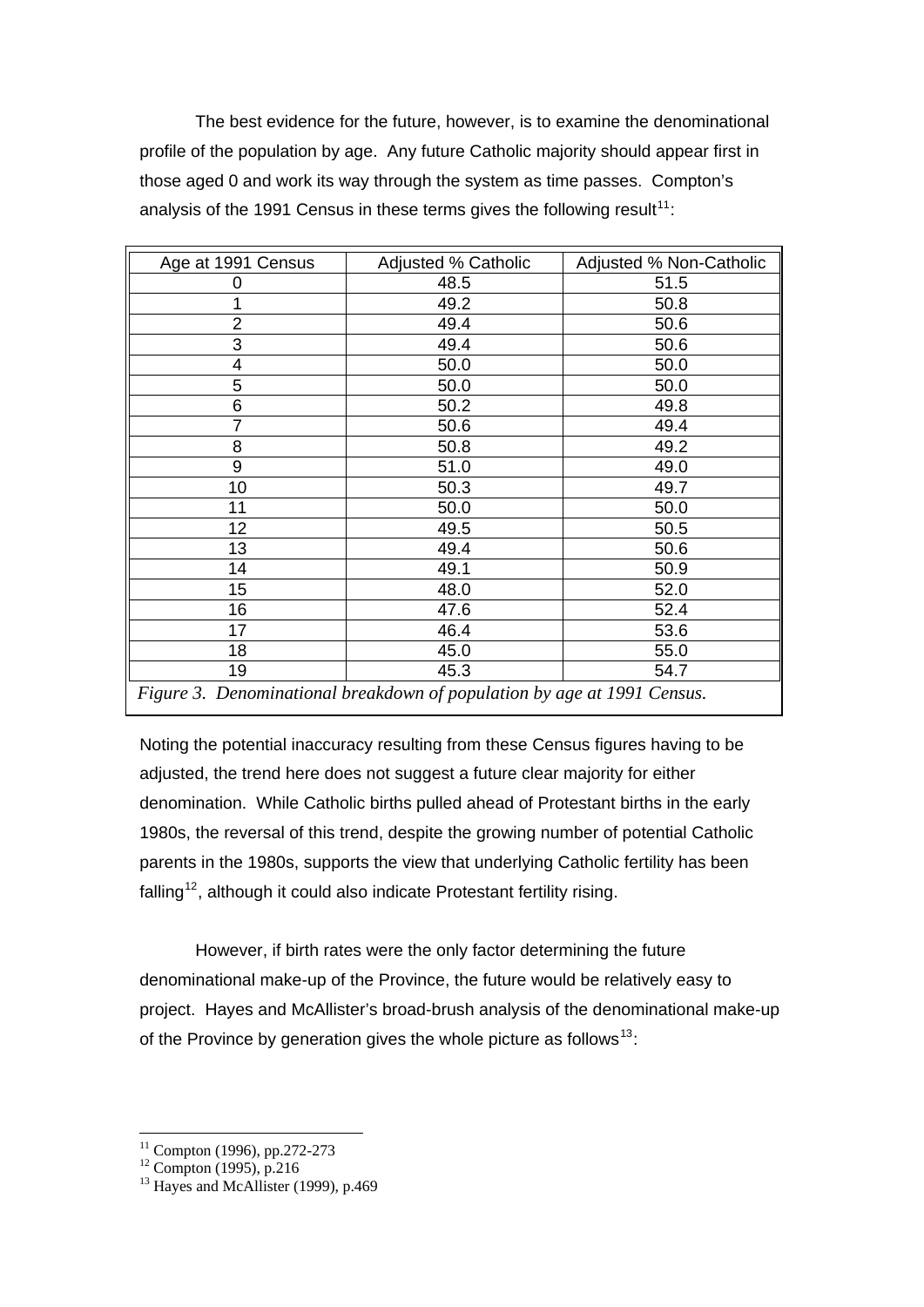| <b>Generation Title</b>                           | % Protestants | % Catholics |  |
|---------------------------------------------------|---------------|-------------|--|
| 'First World War'                                 | 72            | 28          |  |
| 'Depression'                                      | 69            | 31          |  |
| 'Second World War'                                | 71            | 29          |  |
| 'Reconstruction'                                  | 64            | 36          |  |
| 'IRA Resurgence'                                  | 63            | 37          |  |
| 'Civil Rights'                                    | 59            | 41          |  |
| 'Abolition of Stormont'                           | 59            | 41          |  |
| 'Hunger Strikes'                                  | 56            | 44          |  |
| 'Anglo-Irish Agreement'                           | 51            | 49          |  |
| Figure 4. Denominational breakdown by generation. |               |             |  |

Although there is a suggestion that Catholic death rates might be higher than for Protestants due to "their less favourable socio-economic profile"<sup>[14](#page-8-0)</sup>, the table shows that any such tendency will be more than offset by the effects of the much higher age profile of the Protestants; indeed the 1990 Catholic mortality rate of 9 per 1000 was exceeded by the Protestant rate of 11.5 per 1000.<sup>[15](#page-8-1)</sup> Overall, however, the data in this table is consistent with the evidence suggesting that the two denominations will level out in proportionate terms, assuming that total fertility rates in the 'Anglo-Irish Agreement' (ie, post-1985) generations have converged. The emerging demographic profile of the Province was also picked up in the 2004 Northern Ireland Life and Times (NILT) survey, in which 50 per cent of respondents aged 18-24 were Catholic, between 41 and 46 per cent of the 25-54 age groups, 36 per cent of the 55- 64s, and 28 per cent of those aged 65 and older.

 The most difficult factor to calculate with any degree of accuracy is migration. The traditional view is that the high Catholic birth rate has been offset by high emigration rates; this view would fit with the almost identical proportions of Catholics seen in the 1951 and 1961 Censuses, and with the large Protestant leads in Hayes and McAllister's generational table amongst the oldest generations. Denominational statistics on migrants are not collected, so it is impossible to be precise. However, research has suggested that before the 1961 Census around 60 per cent of all emigrants were Catholics, which thereby partly compensated for their fertility lead, while between 1971 and 1991 the proportion diminished to 50 per cent of all emigrants, still thereby reducing the Catholic population by slightly more in proportionate terms than the concurrent reduction by emigration from the larger Protestant population.<sup>[16](#page-8-2)</sup> The nature of the emigrants was different for each

<span id="page-8-0"></span> $14$  Compton (1995), p.170

<span id="page-8-1"></span> $^{15}$  Compton (1996), p.270

<span id="page-8-2"></span><sup>16</sup> Coleman (1999), p.93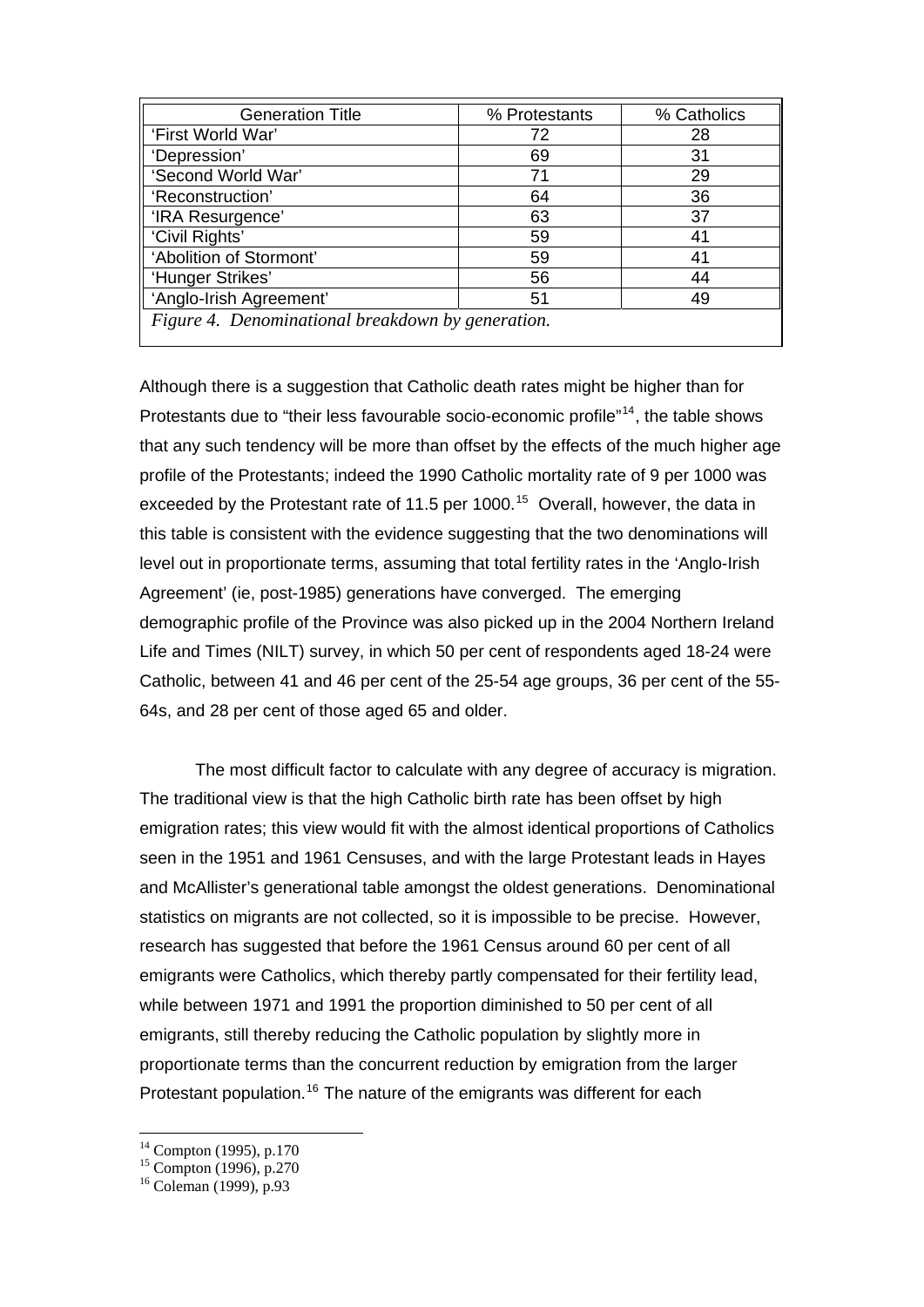denomination: the Catholic stereotypical emigrants were economically active young men seeking work overseas, when they could not be absorbed into the home labour market in periods of high unemployment<sup>[17](#page-9-0)</sup>; the Protestant stereotypical emigrants were middle-class students leaving for higher education in Great Britain, which they are estimated to have done at the rate of 9,000 per year in the late 1980s with many not returning.<sup>[18](#page-9-1)</sup> Until 1991 immigration was an insignificant factor with the largest proportion (92.1 per cent) of Northern Ireland residents having been born there; of the remainder, 4.1 per cent had been born in Great Britain, 2.3 per cent in the Republic of Ireland and just 1.6 per cent elsewhere.<sup>[19](#page-9-2)</sup> The effect of these migration patterns, if sustained, would be to delay the time when the Catholic community became the majority, reduce that majority's scale and possibly, if fertility rates evened out between the communities completely and quickly, to prevent a future Catholic majority appearing altogether.

 Migration rates in the 1990s, however, appear to have reversed the long-term trends. For the first time emigration totals were matched by immigration, with no significant net migration recorded in the 2001 Census. With the terrorist ceasefires holding, there was evidence of labour migration into Northern Ireland, while there was also evidence that outward movement of younger people seeking work and education was balanced by an inflow of older returnees.<sup>[20](#page-9-3)</sup> Osborne has postulated that the adjusted proportion of Catholics in the 2001 Census was, at 43.76 per cent, smaller than hoped or feared respectively by the parties because many more Protestants than previously believed had returned to their homeland during the 1990s. He suggests that with fertility rates converging, migration would become the main determinant of population change, but warned that data would be hard to quantify. $21$ 

 Other factors which could affect the denominational proportions of the population would be religious conversions and mixed-denomination marriages. There is little evidence of the former, although historically children of mixed marriages were brought up as Roman Catholics due to that church's relatively stricter

<span id="page-9-0"></span> $17$  Bew et.al. (1997), p.137

<span id="page-9-1"></span><sup>18</sup> Mulholland (2002), pp.152-153

 $19$  Compton (1996), p.253

<span id="page-9-3"></span><span id="page-9-2"></span><sup>&</sup>lt;sup>20</sup> Shuttleworth and Lavery (2004), p.6

<span id="page-9-4"></span><sup>&</sup>lt;sup>21</sup> Osborne, Professor Bob, University of Ulster School of Policy Studies (2002), 'Fascination of Religion Head Count', on BBC News website, 19 December 2003, [http://news.bbc.co.uk/2/hi/uk\\_news/northern-ireland/2590023.stm](http://news.bbc.co.uk/2/hi/uk_news/northern-ireland/2590023.stm) accessed 17 Nov 05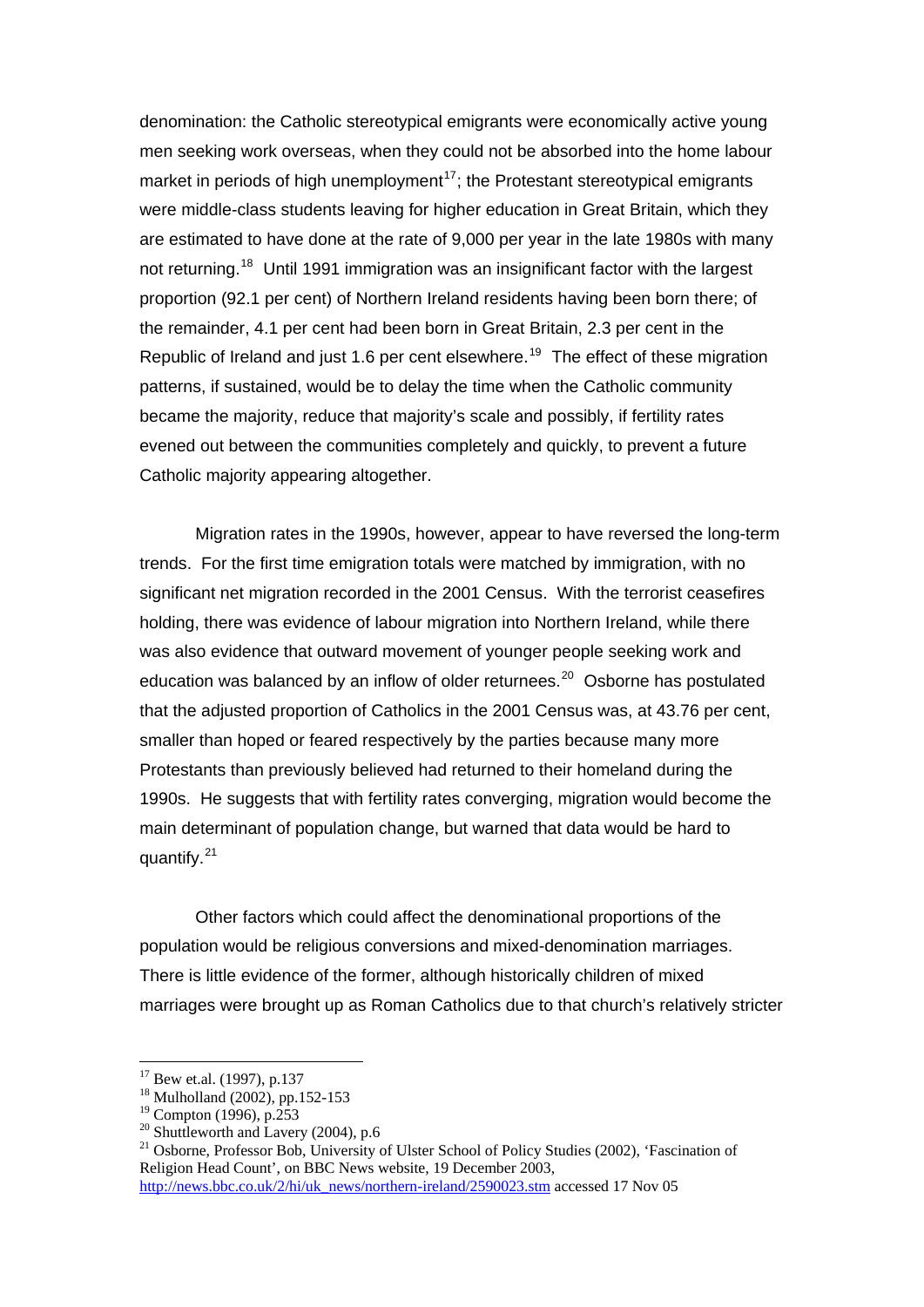instructions on this issue than its various Protestant sister churches. $^{22}$  $^{22}$  $^{22}$  In the Republic of Ireland, the small Protestant community has long since accepted marriage with Catholics, partly because the community is so small that there is little choice and partly because the political implications of intermarriage are insignificant. By contrast, in Northern Ireland marriage between co-religionists is the norm: both communities are big enough to support separate existences and the consequences of intermarriage have negative political implications. Research suggests that fewer than 5 per cent of marriages in Northern Ireland cross the denominational divide<sup>[23](#page-10-1)</sup>. although the exact number and trends are difficult to quantify. Censuses only show present religion, rather than religion at the time of marriage if that was different, which could suggest an understatement of the total number of mixed marriages if they have led to one partner's conversion. There is also the increased possibility of mixed-marriage couples emigrating, intimidation having been an issue during the Troubles, while it has been speculated that mixed-denomination couples may be more likely to cohabit or not answer the Census religious question than samedenomination couples. $^{24}$  $^{24}$  $^{24}$  Whatever the answers to these questions, however, it would appear that the impact of conversions and mixed-marriages on the denominational proportions is statistically insignificant.

 What these various demographic factors show overall is that the Catholic proportion of Northern Ireland's population has increased over the past 45 years by around 8-9 per cent. What the demographic factors do not show is what is going to happen in the future, for example whether the Irish total fertility rate will stabilize around the low levels of Catholic southern Europe or the moderate levels of geographically closer areas of northern Europe, or whether a low overall birth rate may end high unemployment and the emigration culture by creating a labour shortage.<sup>[25](#page-10-3)</sup> The trends identified would suggest a convergence of the birth-rates of the two communities, with the possibility of a continued slight Catholic proportionate increase until the effects of the rapid expansion of the early 1980s have completely worked their way through into parenthood, although the Protestant lead in late-1980s birth rates would contradict this last suggestion. Mortality rates will, however, disproportionately affect the older-profiled Protestant community. The effect of migration is the greatest unknown, but if the 1990s trend is continued migration may

 $22$  Compton (1981), p.77

<span id="page-10-0"></span> $^{23}$  Moxon-Brown (1991)

<span id="page-10-2"></span><span id="page-10-1"></span> $24$  Compton (1996), pp.271-272

<span id="page-10-3"></span> $25$  Coleman (1999), p.99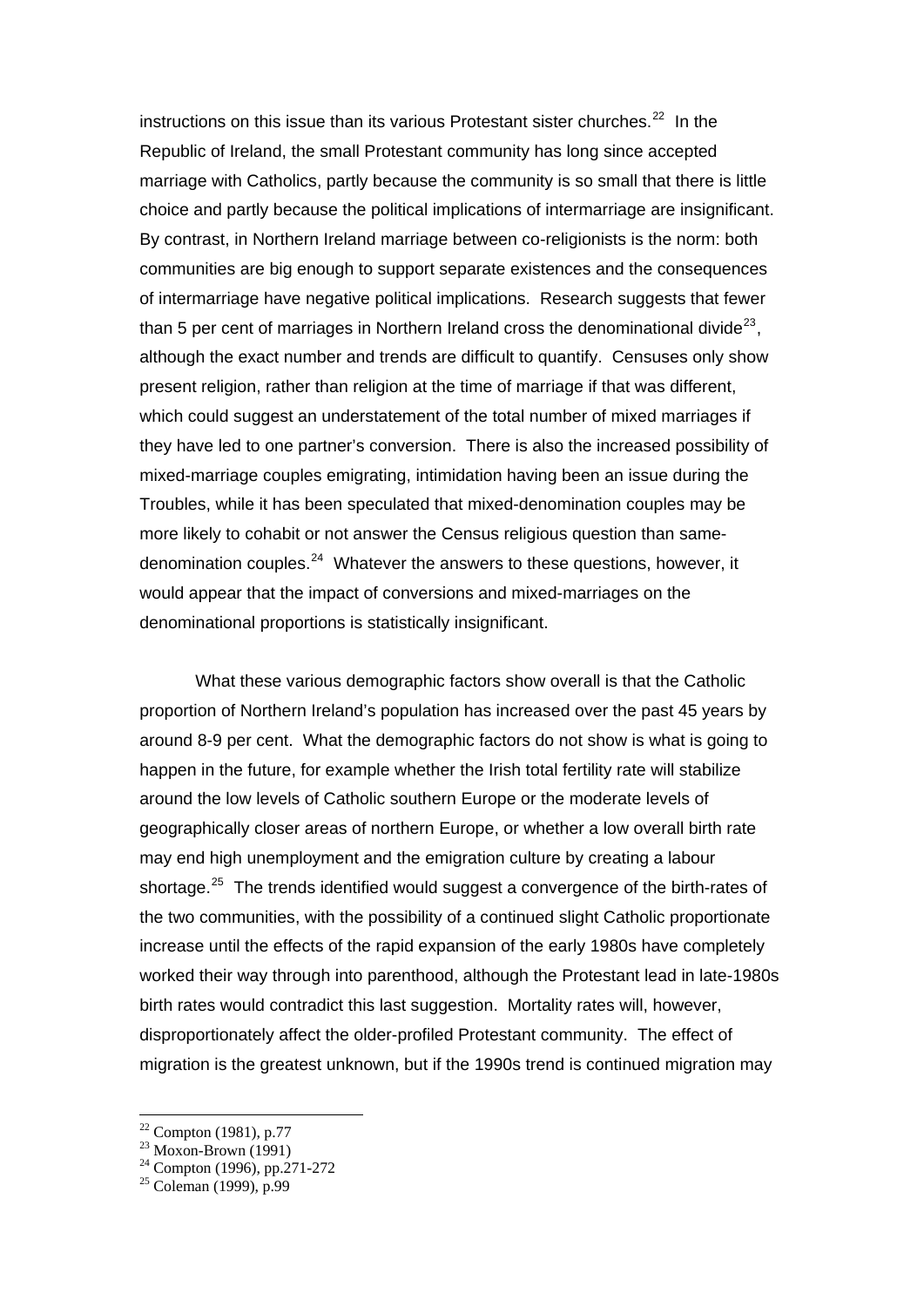have either a neutral effect, or at most only produce a moderate Protestant advantage in future, by contrast with the historically large Protestant advantage caused by large-scale Catholic emigration. Overall, the combined trends suggest that the two communities will move into approximately equal numbers by midcentury, with this position being reflected in the voting population 10-20 years later, but with neither side gaining or retaining respectively a clear lead over the other. Protestant-Unionist fears of being 'outbred', and thereby forced out of the United Kingdom, appear somewhat premature on demographic grounds, although what really matters is how the different communities vote in elections.

# **ELECTORAL EFFECTS**

 All evidence points to the main voting driver in Northern Ireland being 'tribal'. For example, the votes in the 2005 General Election for the United Kingdom Parliament divided as follows<sup>[26](#page-11-0)</sup>:

| <b>Voting Bloc</b> | Proportion of Vote (%)                                                         |  |
|--------------------|--------------------------------------------------------------------------------|--|
| Unionist           | 51.8                                                                           |  |
| Nationalist        | 42.1                                                                           |  |
| Others             | 6.1                                                                            |  |
|                    | Figure 5. Unionist/Nationalist bloc voting proportions - 2005 General Election |  |

What is immediately obvious is how closely the 2005 voting figures match the adjusted, estimated proportions of the different religious denominations derived from the 2001 Census (Protestant - 53.13%, Catholic - 43.76%, Other/None - 3.11%). The result is not untypical for Northern Ireland elections. The following analysis of the 1983 General Election by constituency examines the relationship between the combined Nationalist vote and the estimated Catholic voting population for each seat taken from the 1981 Census $^{27}$  $^{27}$  $^{27}$ :

<span id="page-11-0"></span><sup>&</sup>lt;sup>26</sup> Figures derived from constituency results reported in *The Daily Telegraph*, 7 May 2005. The 'Unionist' bloc comprises the combined candidates' votes for the Democratic Unionist Party (DUP), Ulster Unionist Party (UUP), and Conservative and Unionist Party, the latter being a non-sectarian party within a clearly Unionist tradition. The 'Nationalist' bloc comprises the combined candidates' votes for Sinn Fein (SF), the Social Democratic and Labour Party (SDLP) and the Workers Party (WP), the latter included here because of its nationalist origins, although its 2005 programme emphasised its socialism and attempted to appeal across the denominational divide. 'Others' are the combined votes of all other candidates, notably an anti-hospital closure Independent, who accounted for a quarter of this bloc as runner-up in West Tyrone, and the Alliance Party of Northern Ireland (APNI) candidates, included here because their party's raison d'etre is non-sectarianism; there would also be a case for including the APNI in the Unionist column because they formally accept the Union, work within its mechanisms and sit in the suspended Northern Ireland Assembly's Unionist bloc.

<span id="page-11-1"></span><sup>&</sup>lt;sup>27</sup> Constituency results from Thomas (1983) and Catholic population estimates from Waller (1985)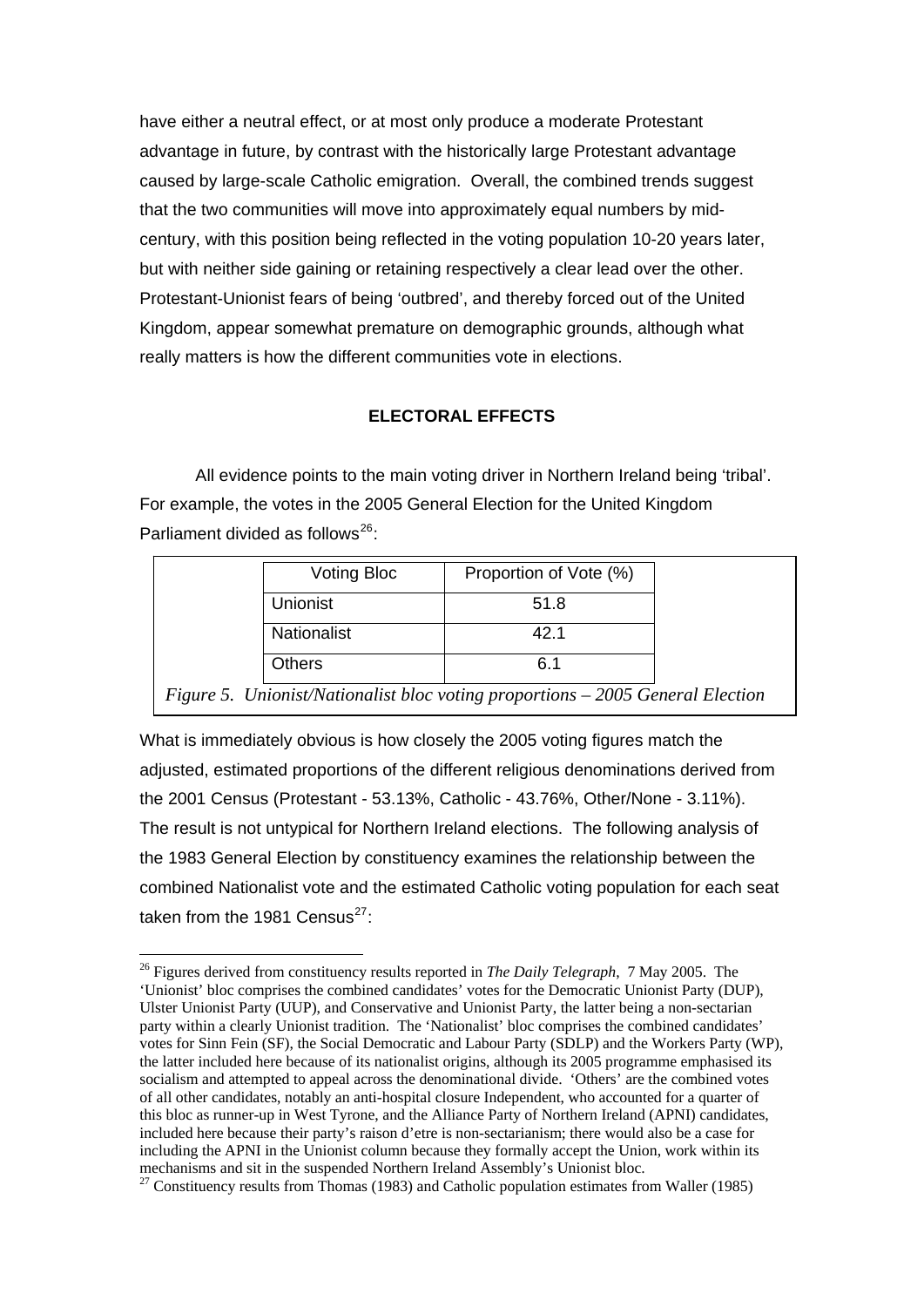| Constituency         | Catholic<br>Proportion<br>(%) - 1981 | Nationalist Vote<br>1983 (%)<br>(SDLP, SF, WP, | <b>APNI Result</b> | <b>Difference</b><br>Catholic %/<br><b>Nationalist</b> |
|----------------------|--------------------------------------|------------------------------------------------|--------------------|--------------------------------------------------------|
|                      | Census                               | Ind - Fitt)                                    |                    | Poll %                                                 |
| <b>Antrim East</b>   | 15                                   | 4.2                                            | 19.9               | $-10.8$                                                |
| Down North           | 10                                   | 1.6                                            | 22.1               | $-8.4$                                                 |
| <b>Belfast East</b>  | 10                                   | 4.2                                            | 24.1               | $-5.8$                                                 |
| Strangford           | 10                                   | 4.4                                            | 15.8               | $-5.6$                                                 |
| <b>Belfast North</b> | 35                                   | 32.6                                           | 9.1                | $-2.4$                                                 |
| Down South           | 50                                   | 48.7                                           | 3.5                | $-1.3$                                                 |
| <b>Belfast South</b> | 15                                   | 13.9                                           | 23.9               | $-1.1$                                                 |
| <b>Antrim South</b>  | 15                                   | 14.2                                           | 11.8               | $-0.8$                                                 |
| Newry and Armagh     | 60                                   | 60.0                                           |                    | 0                                                      |
| Fermanagh and        | 52                                   | 52.4                                           |                    | 0.4                                                    |
| South Tyrone         |                                      |                                                |                    |                                                        |
| <b>Antrim North</b>  | 20                                   | 20.5                                           |                    | 0.5                                                    |
| Londonderry East     | 33                                   | 33.7                                           | 4.7                | 0.7                                                    |
| Foyle                | 66                                   | 67.4                                           | 2.1                | 1.4                                                    |
| Lagan Valley         | 15                                   | 12.7                                           | 11.3               | 2.3                                                    |
| <b>Upper Bann</b>    | 30                                   | 32.8                                           |                    | 2.8                                                    |
| <b>Ulster Mid</b>    | 55                                   | 57.9                                           | 3.2                | 2.9                                                    |
| <b>Belfast West</b>  | 70                                   | 89.2                                           |                    | 19.2                                                   |

*Figure 6. Constituency comparison of vote share with Catholic population proportions – 1983 General Election* 

This analysis of a different election also shows the close relationship between. the nationalist vote and the Catholic population estimate: excluding Belfast West<sup>[28](#page-12-0)</sup>, the combined nationalist parties under-polled the estimated Catholic voting population by an average of just 1.6 per cent. This under-polling was greatest was in four eastern seats, where the Catholic proportion was smallest and where the APNI, the only nonsectarian party fighting this election, had four of its best five results. Analyses of the 2001 and 2005 General Elections using the same methodology showed broadly similar results. In 2001 the combined nationalist parties over-polled the estimated Catholic constituency proportions by an average of 3.3 per cent; however, these denominational estimates were based on the ten-year-old 1991 Census, so overpolling would be consistent with the nearly 2.3 per cent estimated rise in the total Catholic population over the decade, especially because the three greatest examples of over-polling were in three of the four Belfast seats where population change was believed to have been greatest during the decade. In 2005 the combined nationalists

<u>.</u>

<span id="page-12-0"></span><sup>&</sup>lt;sup>28</sup> An aberration in 1983 because the sitting MP, Gerry Fitt, while technically a 'nationalist', had split from the SDLP over the party's direction: he wished to emphasise its socialism, while the new party leadership was following an openly nationalist agenda. The result was that Fitt is believed to have attracted many Protestant 'tactical votes' in a seat no Unionist could win in a (failed) attempt to prevent a SF victory.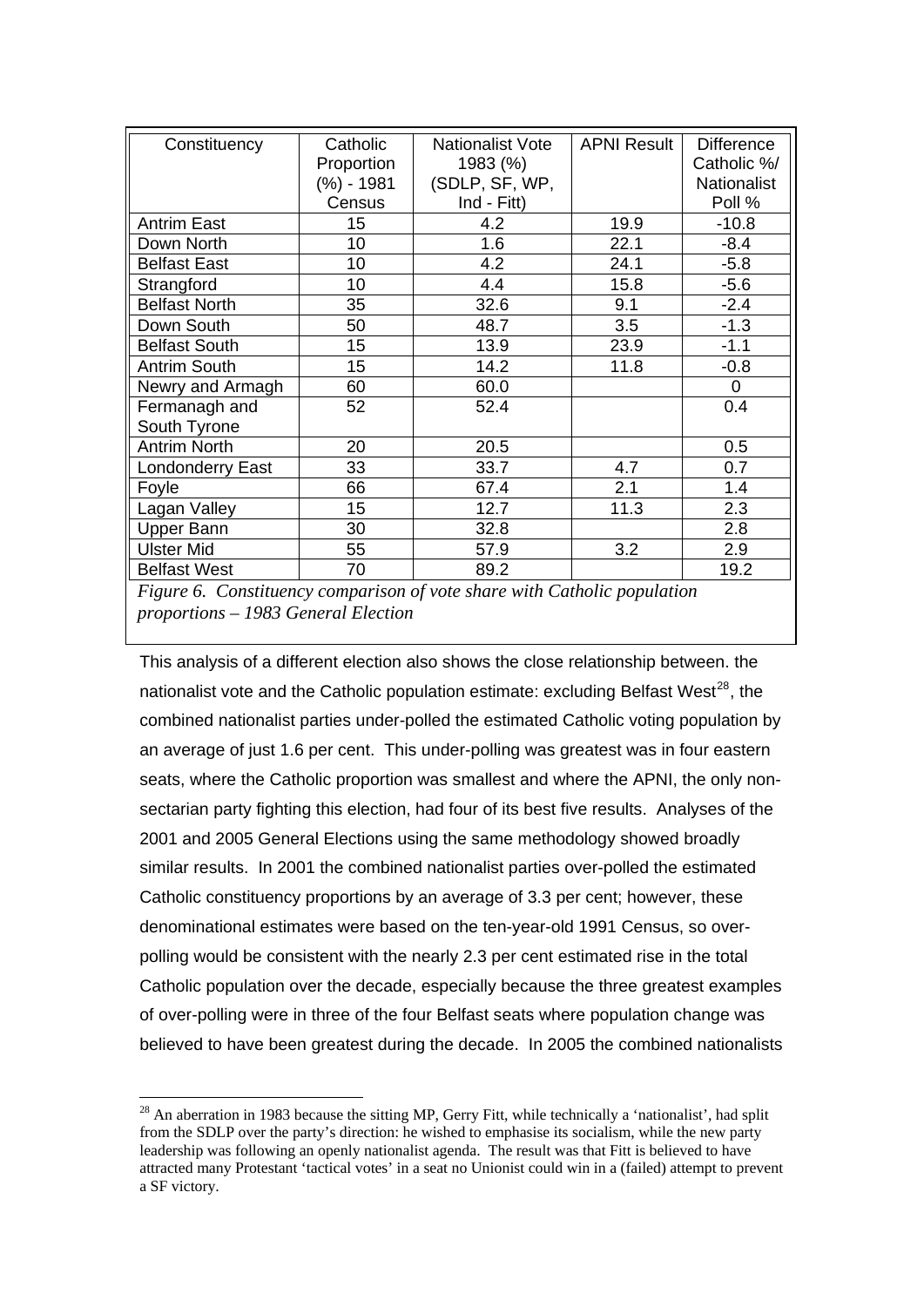under-polled the Catholic estimates (based on the 2001 Census) by 2.5 per cent.<sup>[29](#page-13-0)</sup> For both elections there was again a pattern of nationalists under-polling the Catholic estimates most in the eastern constituencies and where the APNI vote was strongest. The single exception was Upper Bann in 2005, where evidence suggests that around 6 per cent of voters were Catholics crossing the sectarian divide to support the pro-power-sharing UUP leader, David Trimble, against a strong (and successful) DUP challenge.

 The 2004 NILT survey confirms the tribal pattern. When asked if they considered themselves to be generally 'unionists', 'nationalists' or 'neither', 71 per cent of Protestants said they were 'unionists' and 28 per cent 'neither'; Catholics split 57 per cent 'nationalists' and 40 per cent 'neither'. Remarkably, just one per cent of Protestants considered themselves 'nationalists' and a similar proportion of Catholics considered themselves 'unionists', with a further 3 per cent in the 'don't know' or 'other' columns.[30](#page-13-1) These figures are broadly consistent with previous NILT surveys and their predecessor Northern Ireland Social Attitudes (NISA) surveys. Denomination is thus a good starting point in determining individual voting preferences; NISA surveys 1989-1994 suggest consistently that nearly 90 per cent of Catholics supported nationalist parties and nearly 90 per cent of Protestants supported unionist parties, with about 12 per cent of each community supporting the non-sectarian APNI<sup>[31](#page-13-2)</sup>: overt support for all parties has subsequently fragmented, with 'tribal' support in the 2004 survey at around 66 per cent, the non-sectarian parties attracting around 5 per cent and the 'No Party' categories gaining around 25 per cent, although, as demonstrated in the 2005 General Election, tribal patterns still seem to appear in the polling booths.

 Enoch Powell (UUP MP for South Down, 1974-1987) left anecdotal evidence of "cross-voting, negligible in the case of non-Catholics voting for anti-Union candidates, but really substantial in the case of Roman Catholics voting for pro-Union candidates" and reports "the necessarily impressionistic view of Unionist parliamentary candidates that in marginal seats they benefit significantly by Roman Catholic votes – and abstentions." $32$  The evidence examined so far suggests that Powell's opinion is certainly wrong as applied to the current situation, if indeed it was

<u>.</u>

<span id="page-13-1"></span><span id="page-13-0"></span><sup>&</sup>lt;sup>29</sup> Excluding the West Tyrone result affected by the non-sectarian Independent candidate.<br><sup>30</sup> The answers for those of No Religion were: Unionist – 21%; Nationalist – 10%; Neither – 66%.<br><sup>31</sup> Early-1990s NISA surveys ac

<span id="page-13-2"></span>Religion in Northern Ireland on<http://cain.ulst.ac.uk/ni/religion.htm> <sup>32</sup> Collings (1991), p.504

<span id="page-13-3"></span>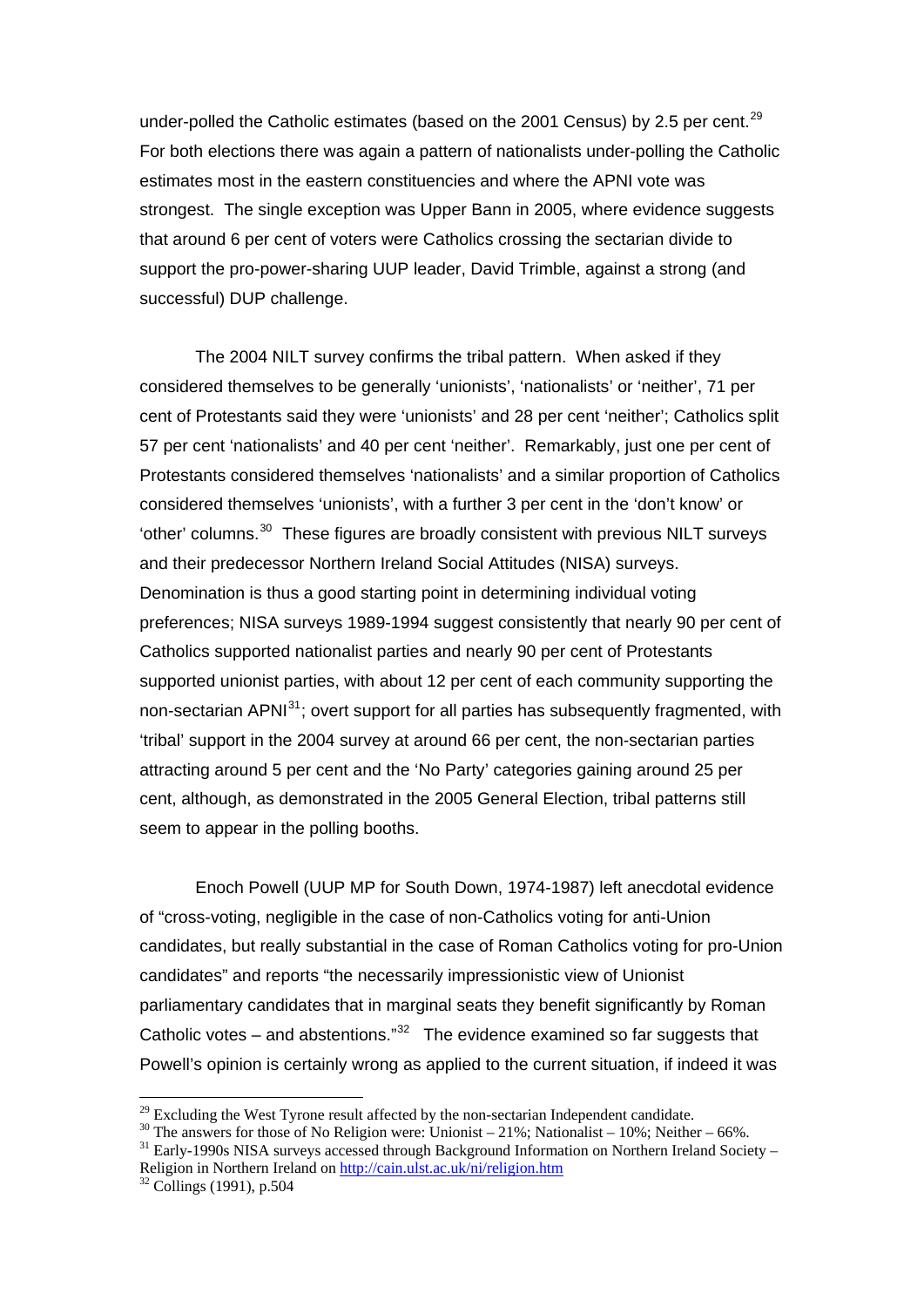ever right. Possibly Powell read too much into having met some of the confessed 1 per cent 'Catholic Unionists'; if the phenomenon existed at all, the voting figures suggest that it was confined mainly to 'positive abstentions' rather than votes for Unionist candidates.

In terms of the Lipset-Rokkan model, Northern Ireland's politics divide almost exclusively along a centre-periphery (ie, unionist-nationalist) cleavage, with the other typical European cleavages (church-state; town-country; employer-worker) either subsumed within the unionist-nationalist cleavage (church-state, where the Roman Catholic Church has represented the 'opposition' and the Protestant churches the state) or confined to debate only within each of the communities (town-country; employer-worker).<sup>[33](#page-14-0)</sup> For example, within the nationalist bloc, the SDLP has historically polled better than  $SF$  in rural areas and vice-versa in the towns<sup>[34](#page-14-1)</sup>, while the DUP<sup>[35](#page-14-2)</sup> and SF have historically had more working-class profiles within their blocs than the UUP and SDLP respectively. However, the main debate is between the two blocs and this is shown by the fact that second-preference votes in Northern Ireland's elections by proportional representation are usually given to other parties within the 'tribal' bloc $36$ , however bitter the rivalry between these parties; the historical exception to this pattern was SDLP voters in the 1980s who were more likely to give their second-preference votes to the APNI than  $SF<sup>37</sup>$  $SF<sup>37</sup>$  $SF<sup>37</sup>$ , but this occurrence may have reduced as SF has overtaken the SDLP as the leading nationalist party.

The recent 'radicalization' of the two blocs needs a brief examination, for the DUP has overtaken the UUP in the last decade, and SF has overtaken the SDLP, as the leading unionist and nationalist party respectively. Northern Ireland is a classic case of a 'double minority': within the Province, the Catholics are the minority; however, within the island of Ireland the Protestants are the minority. Whyte's psychological analysis of minorities is that, by definition, they are groups which feel threatened; that threatened groups "are liable to be hypersensitive; and that in Northern Ireland both groups display these characteristics." <sup>[38](#page-14-5)</sup> The Protestants fear a 'sell-out' by the United Kingdom in which they will be forced into a united Ireland; the Catholics fear a return to the discrimination they feel they experienced under

<sup>33</sup> Evans and Sinnott (1999), pp.419-425

<span id="page-14-1"></span><span id="page-14-0"></span><sup>34</sup> Ibid., p.452

<span id="page-14-2"></span><sup>35</sup> Breen (1996)

<span id="page-14-3"></span> $36$  Girvin (1999), p.388

<span id="page-14-4"></span><sup>37</sup> Whyte (1990), p.74

<span id="page-14-5"></span><sup>38</sup> Ibid., pp.100-101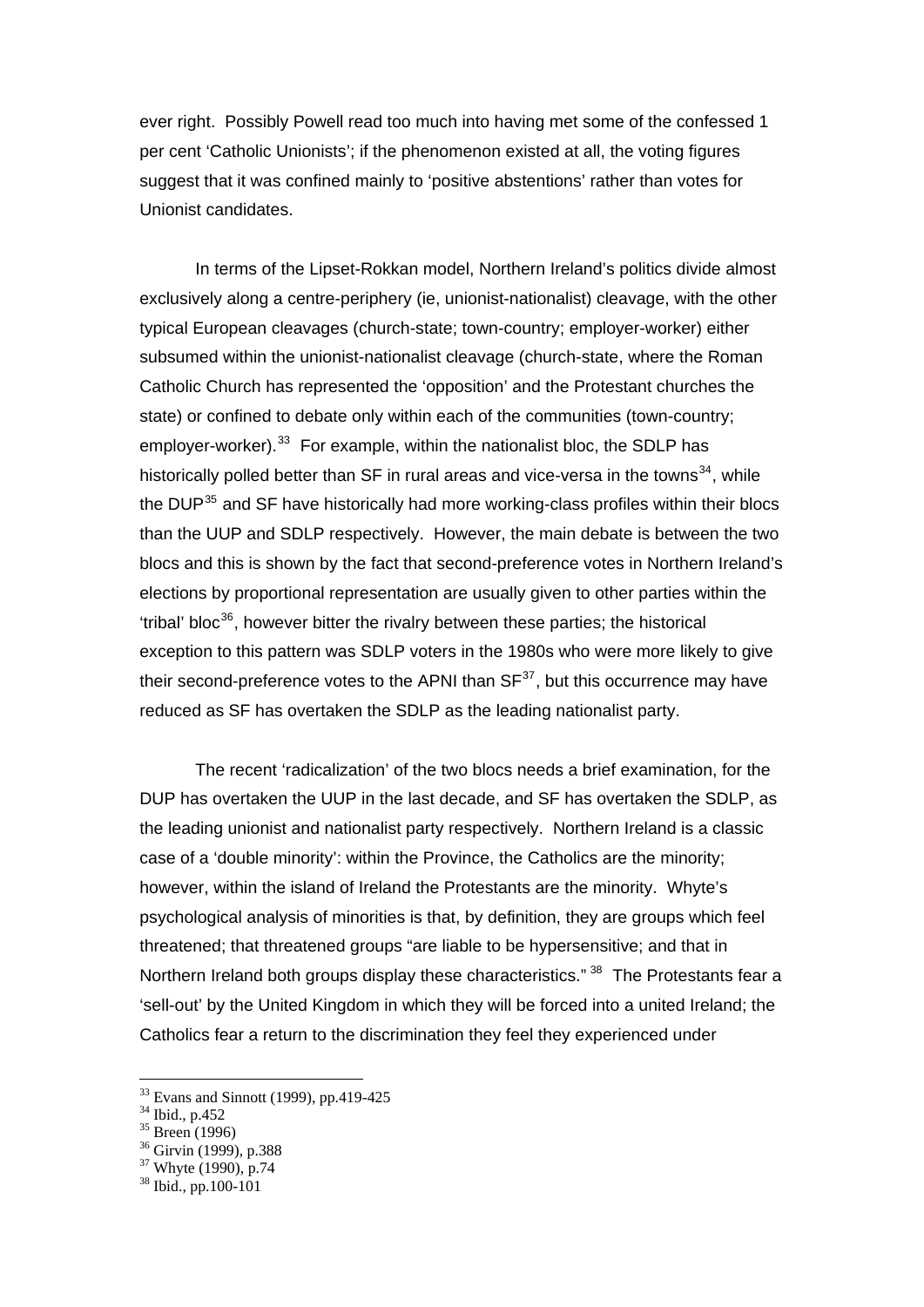Protestant majority rule in the Province until the Stormont Parliament was prorogued in 1972. With this background, there is little room for a 'middle ground' and 'hypersensitive' voters will be inclined to vote for parties which will best defend their interests. The prolonged suspension of the Northern Ireland Assembly has, perhaps temporarily, discredited the SDLP's main power-sharing platform, while the reason for the suspension has discredited the UUP's leadership of the body, in the eyes of their respective voters whose interests the parties are elected to protect. In these circumstances, nationalist voters have swung from the SDLP to SF, and unionist voters from the UUP to the more hard-line DUP, possibly in a repeat of the swing from moderate to hard-line Unionists in the February 1974 General Election. However, for the long-term, what type of unionists and nationalists are elected is less important than the overall proportions of each.

 It has been demonstrated that the results of Northern Ireland elections in unionist-nationalist bloc terms mostly reflect the population share of the two main denominations, while the splits within each bloc reflect the latest positions of the respective competing parties. In first-past-the-post elections for the United Kingdom Parliament, the winner of a constituency usually comes from a party which represents the majority community within that constituency, although many elections produce an anomaly where an MP from the minority community is elected when the majority is split: the 2005 example was Protestant Belfast South, gained by the SDLP on 32.3 per cent of the vote, with the DUP and UUP coming in second and third with 28.4 and 22.7 per cent respectively, SF coming fourth on 9 per cent in this middleclass seat and the APNI only just saving their deposit in what was one of their worst ever general elections in the Province.<sup>[39](#page-15-0)</sup> The main trend over time has been a gradual increase in the nationalist bloc from typically 25-30 per cent in the 1970s, to 40-45 per cent in recent elections, which is consistent with the rise in Catholic population of 8-9 per cent and the reduction in average votes gained by the nonsectarian bloc, shown by the analyses of the 1983 and 2005 elections; the decision of SF to contest elections since the early 1980s probably also attracted some voters who would otherwise have abstained.<sup>[40](#page-15-1)</sup>

 The fact that the voting patterns have been so closely tied to the denominational population proportions indicates likely election results if the population trends identified are accurate. As the two communities move towards

<u>.</u>

<span id="page-15-1"></span><span id="page-15-0"></span><sup>&</sup>lt;sup>39</sup> Result as reported in *The Daily Telegraph*, 7 May 2005<br><sup>40</sup> Mitchell (1999a), p.103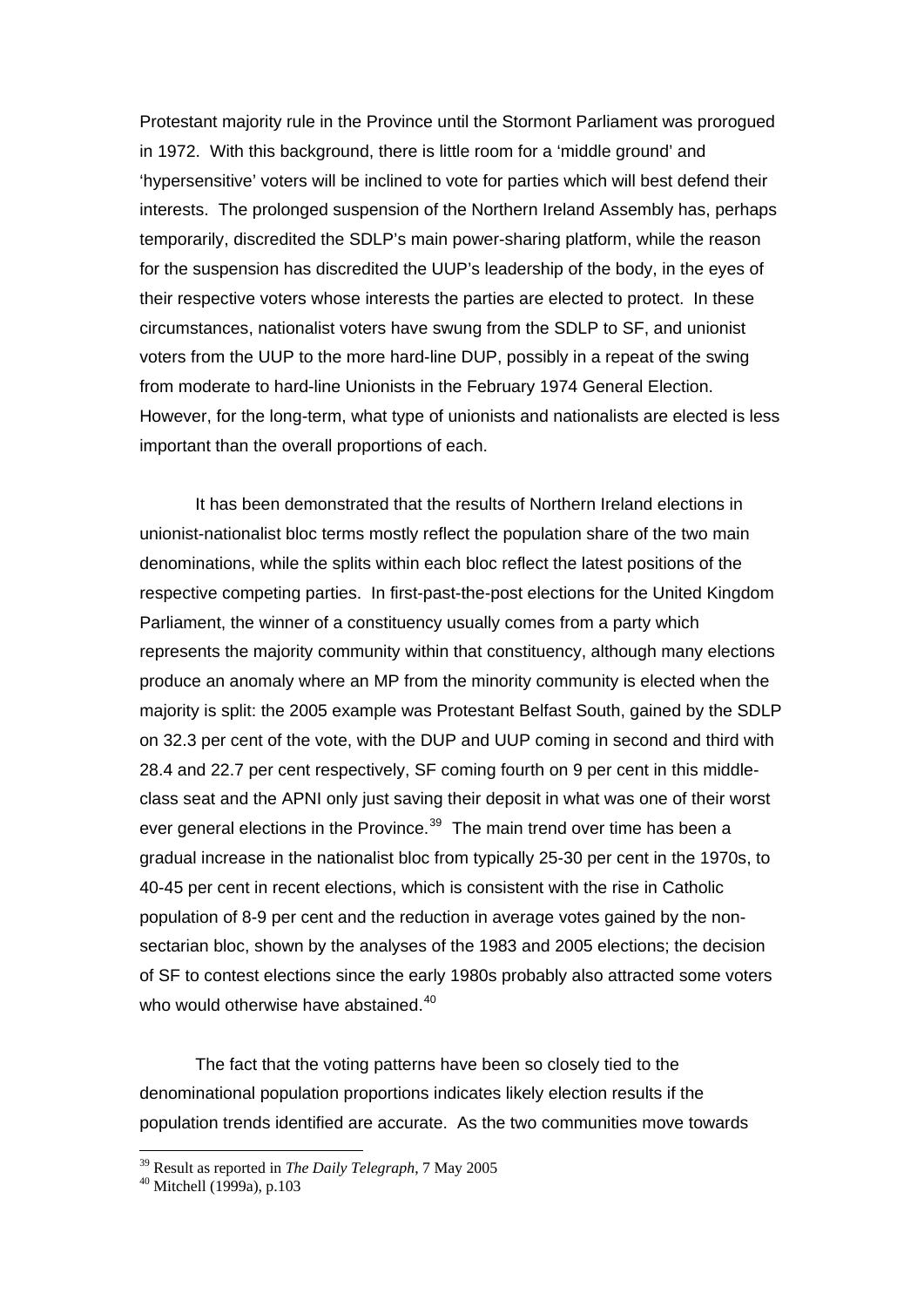approximately equal numbers by mid-century with neither side gaining or retaining respectively a clear lead over the other, so as this position is reflected in the voting population 10-20 years later, if the voting trend is maintained, both major blocs will move into approximate equilibrium. In proportional voting elections, the population proportions will be reflected almost exactly in the balance between the unionist and nationalist blocs, with the small non-sectarian parties possibly holding the balance of power if the population proportions are very close; for first-past-the-post elections, it will be the results of split-vote seats like Belfast South in 2005 which will determine which bloc 'wins'. If one side or the other has a small population lead, that will be reflected in election results, which raises the possibility of the nationalist bloc winning a small majority in the devolved Assembly, and amongst the Province's United Kingdom Parliamentary seats, if the Catholic population gains a small lead over the Protestants. But would this outcome result in a united Ireland?

#### **CONSTITUTIONAL PREFERENCES**

 As former Prime Minister John Major said, "Northern Ireland will remain a legitimate part of the United Kingdom for as long as its people so wish."<sup>[41](#page-16-0)</sup> It is thus inconceivable that such a major constitutional change as a switch of sovereignty could be effected by a Parliamentary majority without the proposition being passed by 'the people' in a referendum. Indeed, the March 1973 Border Poll is a precedent for this question in Northern Ireland. Many nationalists have long hoped that the high Catholic birth rate would deliver an eventual Catholic majority, whose tribal voting would automatically deliver a referendum result in favour of a united Ireland. As United States President Bill Clinton is said to have put it to SF leader Gerry Adams: "Don't worry, Gerry, your numbers are getting better all the time!"[42](#page-16-1) There may have been some justification for this statement in the early 1990s, following the peak period of Catholic population growth shown in the 1991 Census, but the argument is still prevalent after the somewhat smaller growth shown in the 2001 Census; SF chairman Mitchel McLaughlin is quoted as saying: "The figures confirm what Sinn Fein has been saying all along. There is a steady demographic, political, social and economic change, undeniably pointing in one direction, towards support for a united Ireland."<sup>[43](#page-16-2)</sup> Indeed one interpretation suggests that nationalists are increasingly

<sup>&</sup>lt;sup>41</sup> Major (1999), p.494

<span id="page-16-1"></span><span id="page-16-0"></span><sup>42</sup> John Lloyd, 'Ulster Enters the Endgame – Sovereignty, Ireland and the United Kingdom' in *New Statesman*, 20 August 2001 43 Rosie Cowan, 'Census Hits Republican Hopes', in *The Guardian*, 20 December 2002

<span id="page-16-2"></span>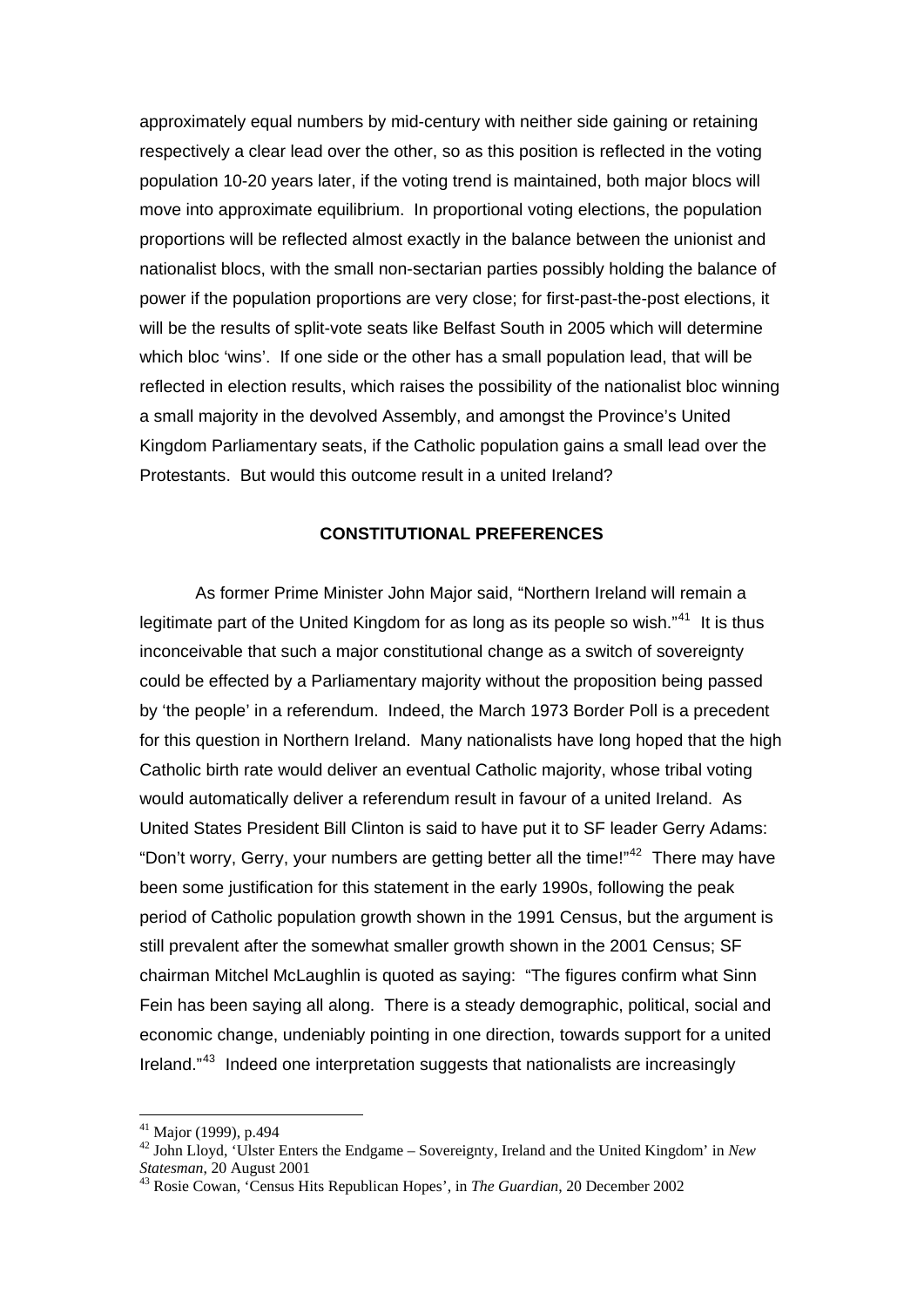behaving as if victory will eventually be theirs, while unionist behaviour is on the defensive, despite their continued advantage: "With only minimal effort, nationalists keep unionists pushed onto the back foot, their energy dissipated in rearguard actions with little strategic significance. In the jargon of the military, nationalists have infiltrated the unionist 'decision-making cycle'."<sup>[44](#page-17-0)</sup>

 However, an opposite view is that "Catholics are free people in a democratic system, entitled to judge for themselves what suits them, and they have a right not to answer the call of the tribe."<sup>[45](#page-17-1)</sup> Indeed, the NILT/NISA series of surveys, and other polls, consistently indicate that, despite their votes for nationalist parties, Catholics do not express overwhelming enthusiasm for a united Ireland: in 2004, Catholic support for a united Ireland was 47 per cent, slightly below the average, for that and the previous 11 surveys, of 50 per cent. With Protestant support for the Union solid at 85 per cent (the 12-survey range was 79-93 per cent) and just 5 per cent of Protestants (a typical figure) supporting a united Ireland, the overall percentage saying that Northern Ireland's long-term future should be unity with Ireland was 22 per cent (again a typical figure, with the 12-survey range being 17-28 per cent). By contrast, support for retaining the Union was 59 per cent overall (again close to the average, with the lowest figure having been 50 per cent). Within this 59 per cent, as usual, were a significant number of Catholics: in 2004, 24 per cent of Catholics said that the long-term future for the Province should be to remain in the United Kingdom. Once again, this was a typical response for surveys since 1994: while the lowest level of Catholic support for the Union was 15 per cent (in 2001, which was also the lowest year of Protestant support), a typical proportion was between a fifth and a quarter. As a note of caution, surveys in Northern Ireland do appear to over-represent moderate, and under-estimate extreme, opinions: SF, for example, normally does better in the ballot boxes than opinion polls like the NILT surveys. However, even allowing for this factor, there still appears to be a substantial number of Catholic 'unionists', even if they do not vote for Unionist parties.<sup>[46](#page-17-2)</sup>

 The evidence presented is, of course, a series of snapshots: there is no guarantee that these results would be reflected in a future referendum. Indeed, there

<span id="page-17-0"></span> $^{44}$  Fealty et.al. (2003), p.14<br> $^{45}$  Malachi O'Doherty in The Guardian, 13 April 2001

<span id="page-17-2"></span><span id="page-17-1"></span><sup>&</sup>lt;sup>46</sup> Breen's 1996 analysis of NISA 1989-1994 surveys suggested that Catholic unionists' party support was: SDLP – 74%; APNI – 24%; SF – 2%; UUP/DUP – 0%. He further deduces that far from the SDLP, as the moderate nationalist party, being the mirror image of the UUP, the moderate Unionist party, it was actually the mirror-image of the APNI, with APNI supporters breaking 80:20 in favour of the Union, and SDLP supporters breaking 76:24 in favour of a united Ireland.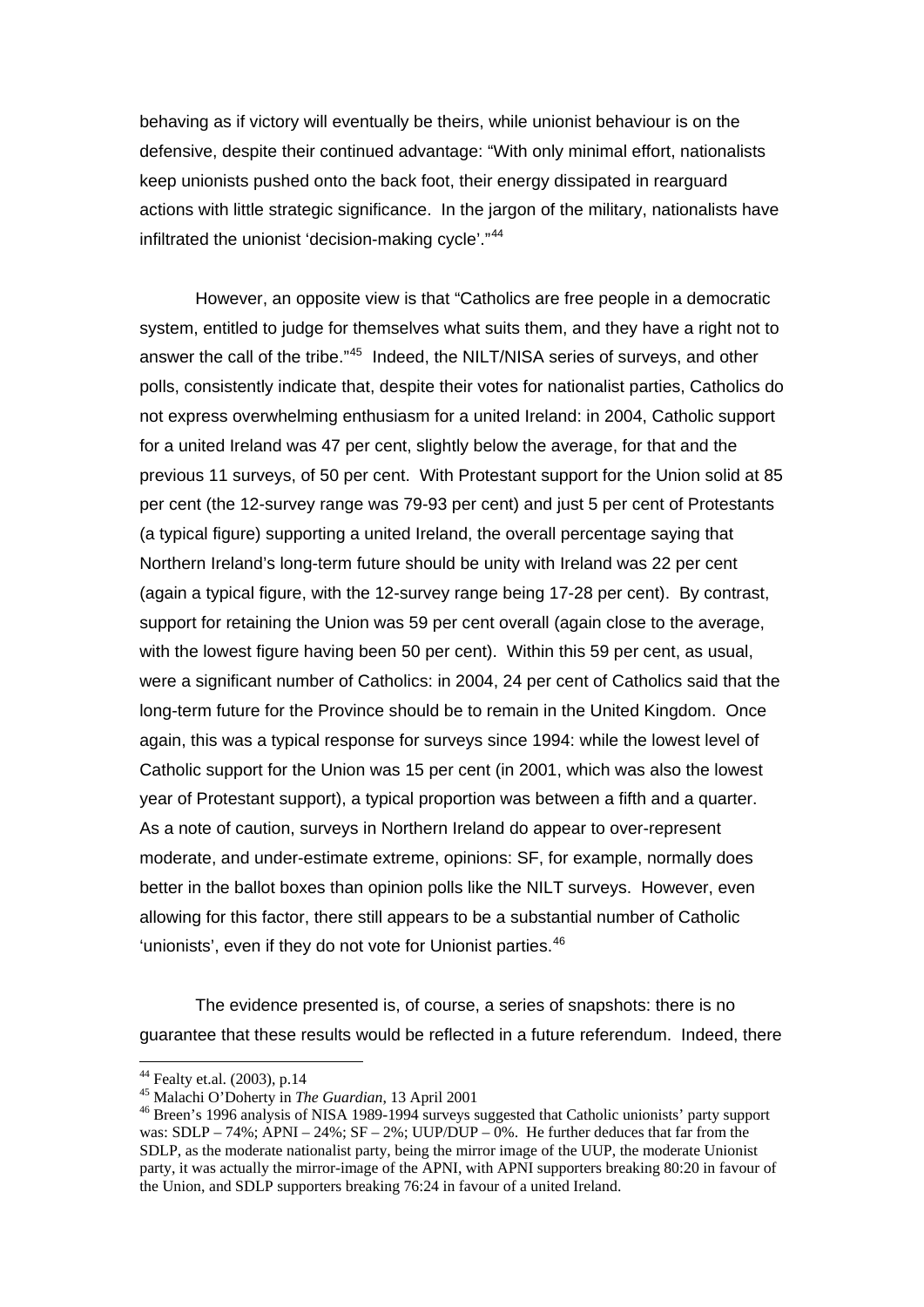is evidence that Catholic support for remaining in the Union has reduced over time. Typical Catholic support for maintaining the Union in the 1990s NISA surveys was usually above one-third, compared with the fifth-to-quarter typical today, while a 1979 opinion survey commissioned by the Irish Government showed maintenance of the Union as the preferred future of half of Northern Ireland's Catholic voters<sup>[47](#page-18-0)</sup> and a *Fortnight* magazine poll in July 1972 found that 41% of Catholics would vote against the unification of Ireland, and a further 26% would abstain. $48$  Compton's analysis of the 1973 Border Poll result suggests that possibly as many as 25 per cent of the 591,820 voters in favour of the Union (58 per cent of the electorate) were Catholic<sup>[49](#page-18-2)</sup>, although the result could also be convincingly interpreted as a very large Protestant turnout (around 90 per cent) on this fundamental question, with almost all Catholics following their sectarian party leaders' advice to abstain (425,000 electors abstained and 6,483 voted for a united Ireland). Reasons for slippage in Catholic support for the Union can only be speculative. However, economic and social changes in the Irish Republic over the past 30 years or so could be a significant factor.

 While the Republic has been stereotyped as a "priest-ridden, economically backward Catholic bastion"[50](#page-18-3), the state has changed significantly. Irish per capita Gross Domestic Product (GDP) was historically much lower than that of the United Kingdom, and Ireland's economy in the 1970s was characterised by high public debt, high taxes, low public spending and high unemployment. However, aided by massive European Union subventions, the 'Celtic tiger' economy's annual growth rates exceeded 12 per cent in the late 1990s and per capita GDP overtook that of the United Kingdom in 1997.<sup>[51](#page-18-4)</sup> The election of Mary Robinson as Irish President in 1990, and the succession of Mary McAleese in 1997, symbolized the ongoing appetite for social change in the Republic: a constitutional referendum on restricting abortion passed after a bitter campaign in 1983, but was overturned the next decade, while anti-homosexuality laws were relaxed, women gained equal rights and Bertie Ahern was accepted as Prime Minister in 1998 despite being separated from his wife. The Roman Catholic Church also began to lose its grip as young people turned away from religion, weekly church attendance falling below 50 per cent for the first time and recruits for the priesthood and other holy orders falling away.<sup>[52](#page-18-5)</sup> The effect of

 $47$  Collings (1991), p.504

<span id="page-18-1"></span><span id="page-18-0"></span><sup>48</sup> Darby (1976), p.189

<sup>49</sup> Compton (1981), pp.90-91

<span id="page-18-2"></span><sup>50</sup> Darby (1976), pp.29-30

<span id="page-18-4"></span><span id="page-18-3"></span> $51$  Jackson (1999), pp.378-380, p.388 and p.416

<span id="page-18-5"></span> $52$  Tanner (2001), pp.386-388 and p.429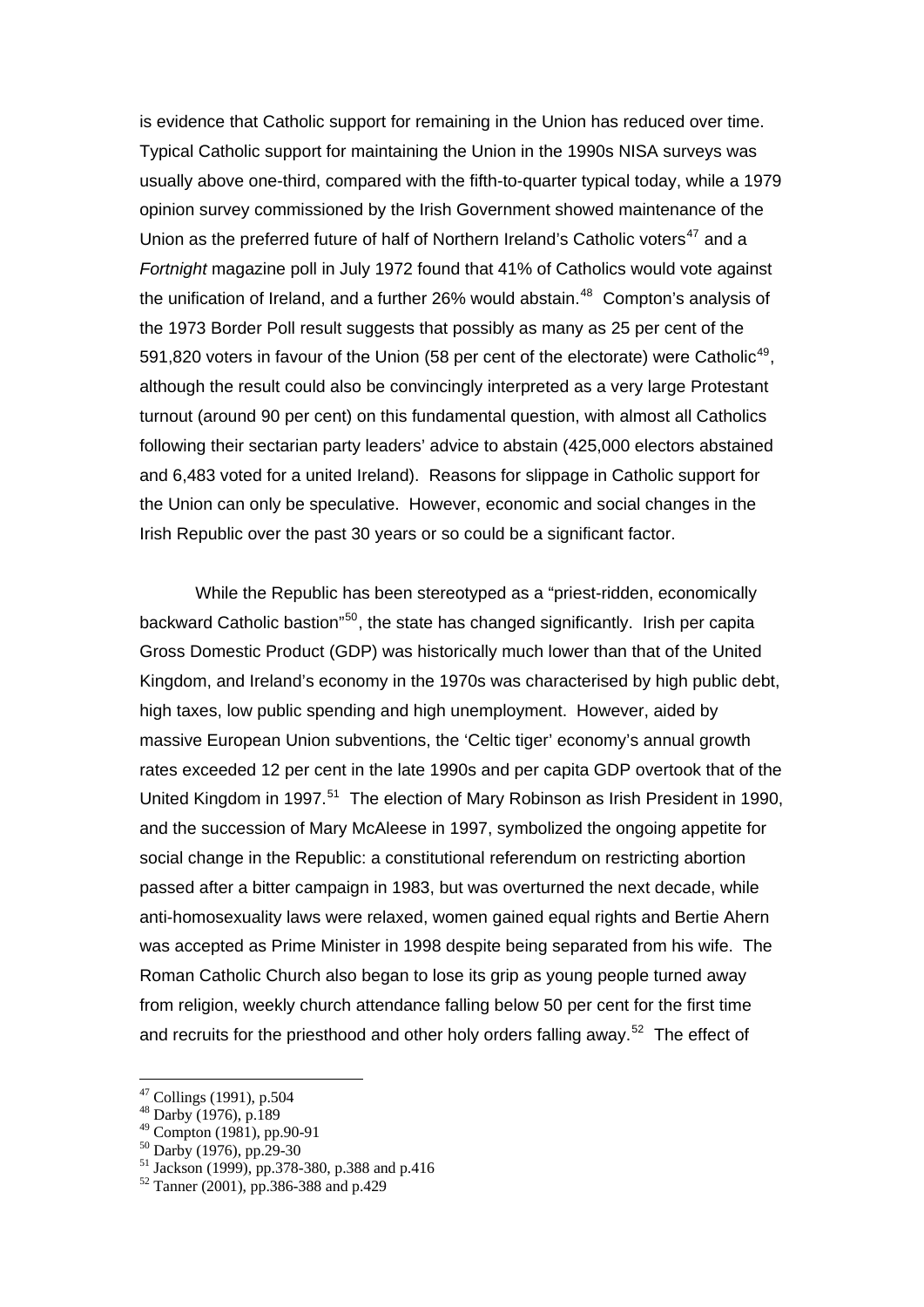these changes may be to make the Republic of Ireland a more attractive, or less unattractive (depending on viewpoint), state to join: with per capita wealth now greater than that of the United Kingdom and a now only slightly less liberal social regime, possible reasons for the relatively high levels of Catholic unionism in the past have dissipated somewhat, although there are still significant differences between the two states. The United Kingdom is a much bigger country, offering wider opportunities, has the world's fourth biggest economy and, despite recent changes in the Republic, is still more socially liberal.

 The results of a future 'border poll' are thus more difficult to interpret than a simple analysis of population proportion and share of the vote for political parties would suggest. While current trends suggest that most Protestants will continue their solid support for the Union, Catholic support for a united Ireland is less solid. Breen's analysis of NILT/NISA surveys points out that in terms of constitutional preferences, national and constitutional identity, and party support, Protestants "cluster very tightly around a characteristic 'unionist' position"; within the Catholic community, by contrast, although they mostly see themselves as Irish and support nationalist parties, "between 25 and 40 per cent of their number (depending on the item in question)….depart from the characteristic 'nationalist' position."[53](#page-19-0) In a referendum, in addition to 'tribal' drivers, the question 'Do I care?' will influence turnout and the question 'What's in it for me and my family?' will determine many votes, with voters judging the Union's performance against possible alternatives, comparing the relative attractiveness of Great Britain and the Republic as partners and following the leaders they find most personally persuasive.<sup>[54](#page-19-1)</sup> All the evidence suggests, without committing to figures, that on current trends a substantial number of Catholics would support the maintenance of the Union and would comfortably exceed the small number of Protestants who would vote for a united Ireland, while Catholic abstentions would probably also exceed those of Protestants.

On these trends, therefore, Catholics would need more than a bare majority in the population to create the conditions for a nationalist referendum victory: mathematically, and working in an offset for 5 per cent of Protestant voters supporting a united Ireland, if the equivalent of 20 per cent of the Catholic population voted to maintain the Union (ie, the 2004 NILT opinion poll level), the Catholic proportion of Northern Ireland's population would need to exceed 60 per cent before

<u>.</u>

<sup>53</sup> Breen (1996)

<span id="page-19-1"></span><span id="page-19-0"></span><sup>54</sup> Fealty et.al. (2003), p.13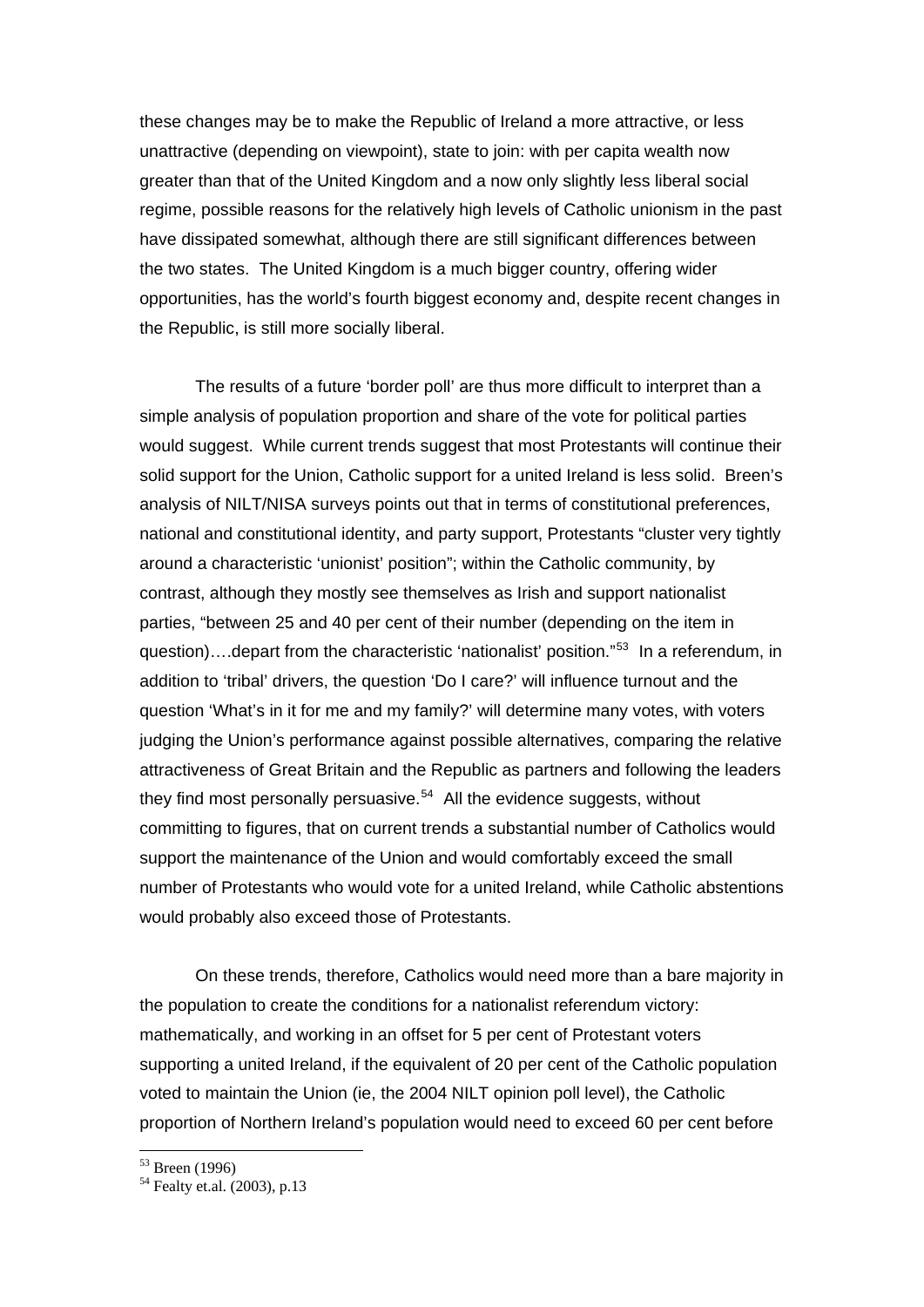a nationalist victory would appear likely; if only the equivalent of 10 per cent of Catholics voted for the Union, then the Catholic population advantage would still need to exceed 55 per cent. Thus, with the current population trend suggesting that the two communities will move into approximately equal numbers by mid-century, with neither side gaining or retaining respectively a clear lead over the other, and with constitutional preference trends suggesting the maintenance of some Catholic supporters for the Union, the present trends overall indicate that there would not be an electoral majority for a united Ireland, although the result in mid-century would be much closer than opinion polls indicate today. If the Catholic population attains a small lead, Northern Ireland could thus face a situation akin to that of Quebec: governments led by nationalists twice failing to persuade the public to vote for nationalist referendum questions. Intuitively 55 per cent of Northern Ireland's population, with no significant denominational split, recognise that a united Ireland does not look likely, at least in the next twenty years<sup>[55](#page-20-0)</sup>, and United Kingdom Prime Minister Tony Blair was correct when saying to a Unionist audience in 1998 that "none of us in this hall today, even the youngest, is likely to see Northern Ireland as anything but a part of the United Kingdom."[56](#page-20-1) So, what are the future constitutional options?

# **NORTHERN IRELAND'S CONSTITUTIONAL FUTURE**

 Examining Northern Ireland's constitutional future through a demographic lens, this paper will not consider many of the possible options which have been proposed over the years but which do not pertain to the demographic debate. These options include the following: any form of independent statehood, which consistently receives only minority support in opinion surveys (typically around 10 per cent, interesting two-thirds of this from Catholics who, as the current minority, would have few safeguards against majority rule in an independent state<sup>[57](#page-20-2)</sup>); the detailed constitutional aspects of integration with Great Britain or the Irish Republic; any form of joint authority or condominium between the United Kingdom and the Irish Republic; any of the other possible forms of association with the Republic, such as federal or confederal constructs; unilateral British withdrawal, as suggested by United Kingdom Defence Minister Alan Clark in his diary for 30 January 1991 after visiting

<sup>&</sup>lt;sup>55</sup> NILT 2004 survey.

<span id="page-20-0"></span> $56$  Dixon (2001), p.267

<span id="page-20-2"></span><span id="page-20-1"></span><sup>57</sup> Total wanting this solution in the 2004 NILT survey was 11%, breaking down to 15% of Catholic respondents and 6% of Protestants.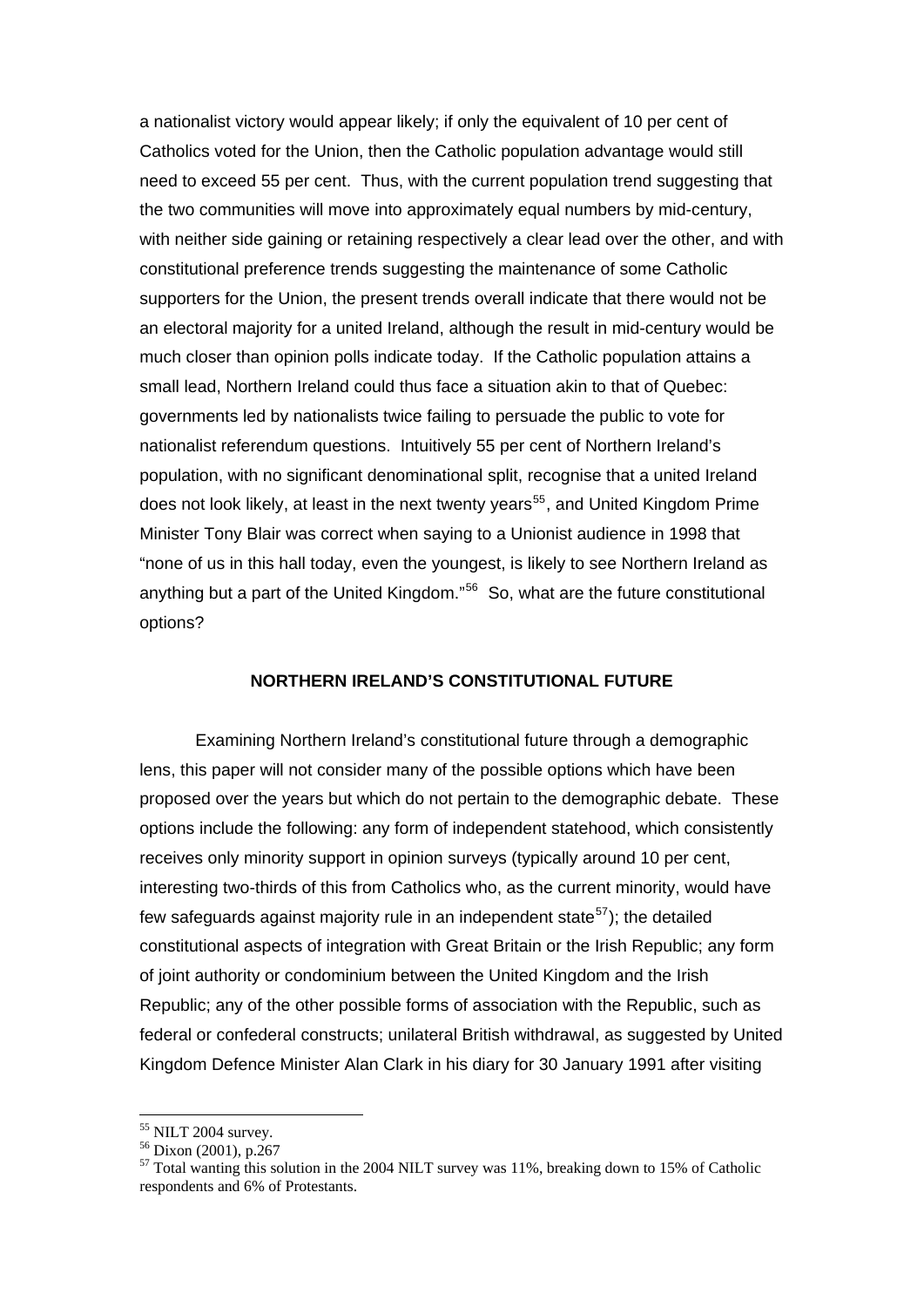Belfast ("it is hopeless here. All we can do is arm the Orangemen  $-$  to the teeth  $$ and get out."[58](#page-21-0)); devolved government by appointed technocrats with no political involvement; and the involvement of external institutions, such as the United Nations or European Union in the Province's government.

 The logic of Northern Ireland's current position is to proceed with efforts towards making devolved, power-sharing government work, with direct rule continuing in the interim. It has been suggested<sup>[59](#page-21-1)</sup> that  $SF's$  involvement in powersharing, as established by the 1998 Good Friday Agreement, was an interim measure for them, pending their consolidation as the leading nationalist party and Catholic demographic advance giving the party the position of more than just a 'significant minority' in the Assembly; further, that power within devolved government, even as an institution of partition, would be preferable to full Irish unity because SF has not made an electoral breakthrough in the South. It has also been suggested $60$ that UUP leader David Trimble accepted power-sharing because the Catholic demographic advance was altering Northern Ireland's character irreversibly and he wished to lock in as much power for the Protestants, perhaps the future minority community, as possible before it was too late. Taking this further, Malachi O'Doherty argues<sup>[61](#page-21-3)</sup> that the Catholic demographic advance achieved its ultimate point in 1972 when the institutions of majority rule were abolished, because the minority community had become too large and vocal to be ruled without their consent; moreover, the logic of this position is that even if a future bare majority of Catholics were to vote for a united Ireland, this would be no more acceptable than was Protestant majority rule because a new, large, vocal and wounded minority group would be entitled to consideration. Power-sharing is the only way to resolve this conundrum: even if they do not like it, both sides will have to continue to live side-byside; the final defeat of one community by the other is not possible; either both sides will do well or, if conflict resumes, both will do badly. $62$  Thus while the subsequent history of the Good Friday Agreement may not have provided the "suitably Whiggish denouement……– the happy 'ending' traditionally called for in histories of Ireland"<sup>63</sup>. power-sharing is the only logical option. Indeed, Whyte's 16-year-old survey of opinion polls suggests that power-sharing is the option which attracts most

<sup>58</sup> Clark (1993), p.395

<span id="page-21-1"></span><span id="page-21-0"></span><sup>59</sup> Jackson (2003), p.366

<span id="page-21-2"></span> $^{60}$  Mulholland (2002), pp.173-175<br> $^{61}$  In *The Guardian*, 13 April 2001

<span id="page-21-4"></span><span id="page-21-3"></span><sup>&</sup>lt;sup>62</sup> Fealty et.al. (2003), pp.17-18

<span id="page-21-5"></span><sup>63</sup> Jackson (1999), p.396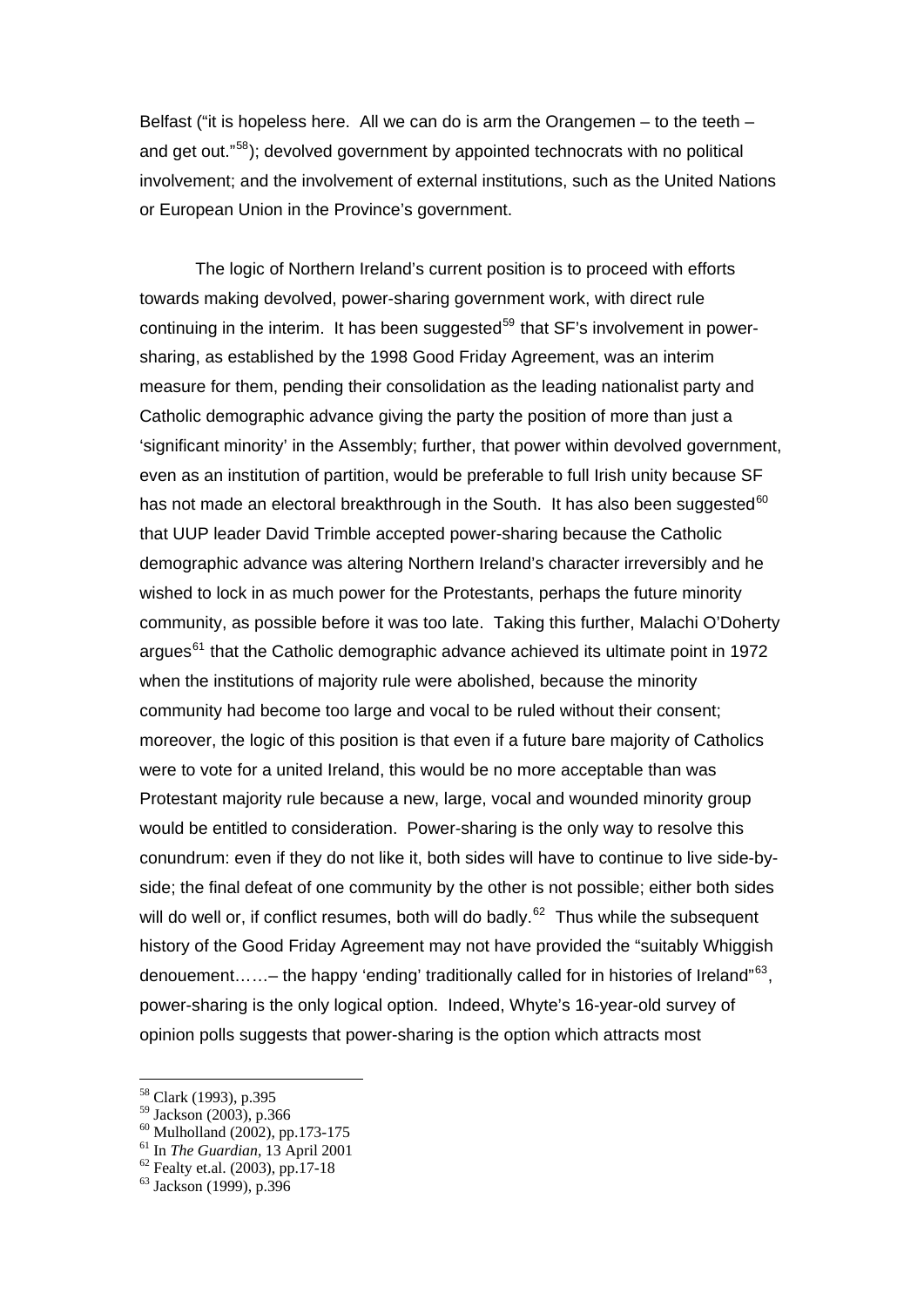widespread support, usually as first choice for Catholics and, while only first choice for 10-30 per cent of Protestants, usually deemed 'acceptable' by 45-60 per cent of the present majority. $64$  This position is broadly maintained in more recent polls: for the foreseeable future an accommodation must be made between a narrowing majority of Protestants and a large minority of Catholics, with the possibility of the proportionate majority switching, but only narrowly, in mid-century.

 The final question to consider, as Northern Ireland is likely to remain as a permanent construct in some form, is the border. If Protestants had been distributed evenly throughout the island of Ireland, partition would have been impossible. It only became an option, and political necessity, because most of them were concentrated in the north-east. Even so, many traditional unionists, like the Hogg family, thought of the Union as being between Great Britain and the whole of Ireland and hoped that the artificial border would eventually wither away. $65$  The original 1920 proposal for partition was for the nine counties of Ulster to be separated, but in such a construct the 1920 population balance would have been almost evenly divided, leaving little chance of long-term Unionist control. Instead, the Unionists demanded, and were granted, a province of six counties, which they felt they could safely control. Demography played little part in this: Counties Fermanagh and Tyrone had Catholic majorities. Compton regards this as an historic mistake: had the partition followed a demographically logical boundary, he believes that partition "might have stood a very good chance of settling the 'Irish question'" <sup>[66](#page-22-2)</sup>, although he recognises that a smaller Northern Ireland would still have had a Catholic minority even if some voluntary population moves had been encouraged.<sup>[67](#page-22-3)</sup> Similarly, Kennedy's view is "that the tragedy was not partition per se but the clumsy manner in which it was executed."<sup>68</sup> Alternative options for the original partition would have been either to confine the new Province to the four Protestant-majority counties, or to take a smaller unit of division than the county, in which case some Protestant parts of Fermanagh and Tyrone might have been included in Northern Ireland, but some Catholic areas from Londonderry, Armagh and Down might have been lost. An opportunity to correct these demographic mistakes was lost when the 1925 Boundary Commission rejected a radical approach.

<u>.</u>

<span id="page-22-0"></span><sup>64</sup> Whyte (1990), pp.79-83

<sup>&</sup>lt;sup>65</sup> Lewis (1997), pp.319-320

<span id="page-22-2"></span><span id="page-22-1"></span><sup>66</sup> Compton (1981), p.91

<span id="page-22-3"></span> $67$  Ibid., p.75

<span id="page-22-4"></span><sup>&</sup>lt;sup>68</sup> Kennedy (1986), p.21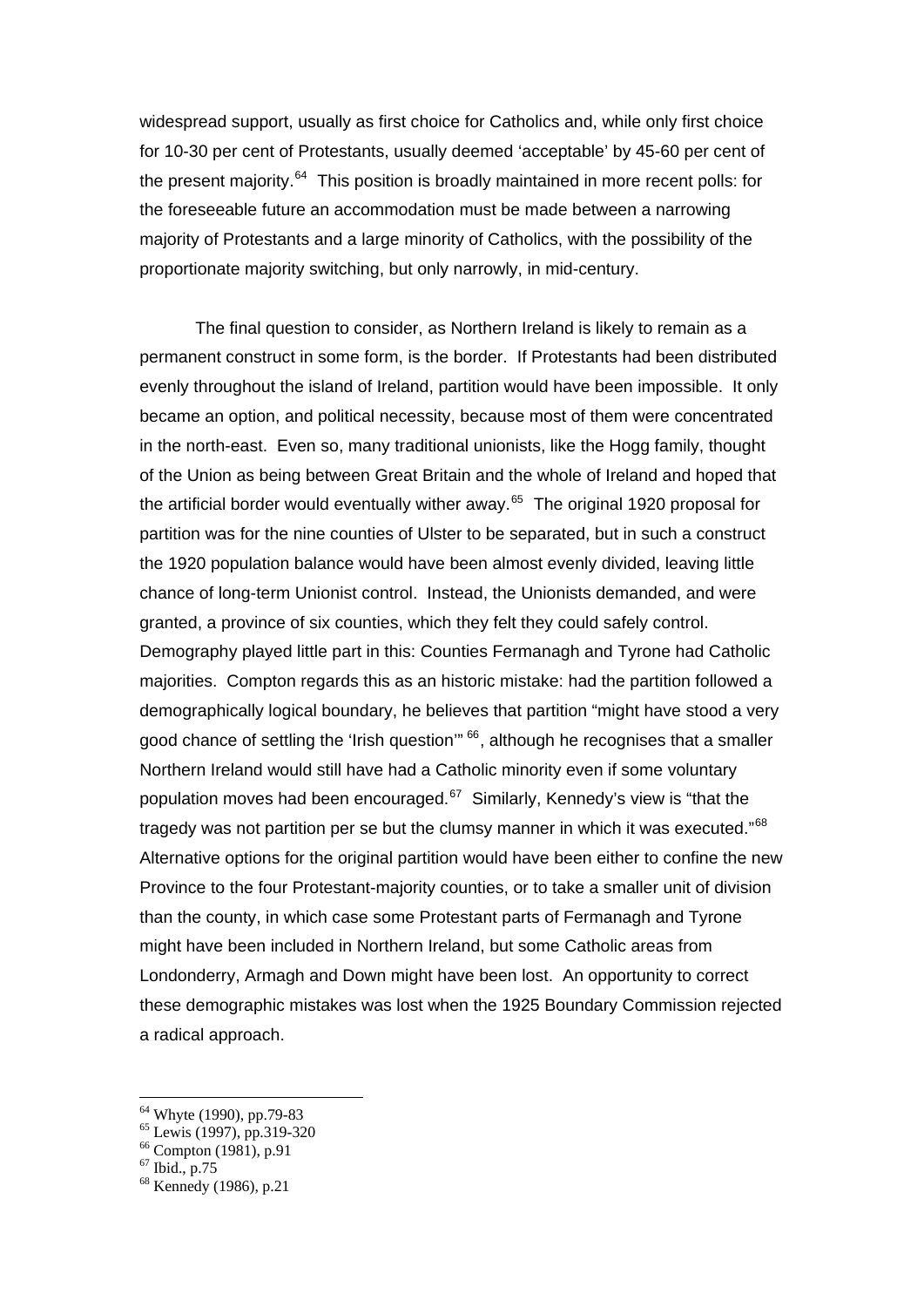Politicians and academics have proposed repartition periodically since. Merlyn Rees, Northern Ireland Secretary from 1974 to 1976, ordered an official study of the possibilities<sup>[69](#page-23-0)</sup> and after leaving office advocated the transfer of south Armagh.<sup>[70](#page-23-1)</sup> Compton put forward three repartition options in his 1981 paper: a radical option reducing Northern Ireland to just the north-eastern Protestant heartland, a 'middle-way' option transferring Fermanagh, most of Tyrone, western Londonderry and south Armagh, and a minor option transferring only the most heavily Catholic regions coterminous with the existing border. The Irish politician and journalist Conor Cruise O'Brien also proposed the unilateral application of something similar to Compton's third option<sup>[71](#page-23-2)</sup>, with compensation and resettlement for border Protestants who refused to accept the Republic's jurisdiction, for use if the United Kingdom lost control of Northern Ireland. Kennedy's 1986 study proposed four options not dissimilar to Compton's. Finally, United Kingdom Prime Minister Margaret Thatcher "requested a study of……redrawing the existing border….My instinct was that there might be political and security gains from getting rid of the anomalies, in the event that our talks with the Irish came to nothing."[72](#page-23-3)

 None of these proposals was pursued. Firstly, historical precedents were of mixed success: a new Swiss canton was carved out by plebiscite in 1974 to satisfy a minority, and several post-Great War boundaries were settled by plebiscite; however, none of these areas was experiencing a conflict like Northern Ireland's and the precedents of India, Palestine and Cyprus were not encouraging.<sup>[73](#page-23-4)</sup> Secondly, determining the position of a new border would have been difficult: while there were many obvious border areas like the Bogside, Strabane and south Armagh which would probably have voted heavily for Irish unity, the general territorial division between Catholics and Protestants was not neat; the demographic map at Annex A showing the 2001 Census position demonstrates the problem. Any repartition would have stranded many people on what, for them, would have been the 'wrong' side of the new border, especially if that border was drawn straight enough for defensive purposes without branching out to accommodate outlying communities. Compton calculated that, although he would expect a significant voluntary population move in the event of a repartition being announced, his radical option would transfer 200,000 Protestants to the Republic, along with 300,000 Catholics, his 'middle-way' option

<u>.</u>

 $69$  Rees (1985), pp.100-101

<span id="page-23-1"></span><span id="page-23-0"></span><sup>70</sup> Ibid., p.351

<span id="page-23-2"></span><sup>71</sup> O'Brien (1981), pp.180-181

<span id="page-23-3"></span> $72$  Thatcher (1993), p.398

<span id="page-23-4"></span><sup>73</sup> Whyte (1990), pp.226-227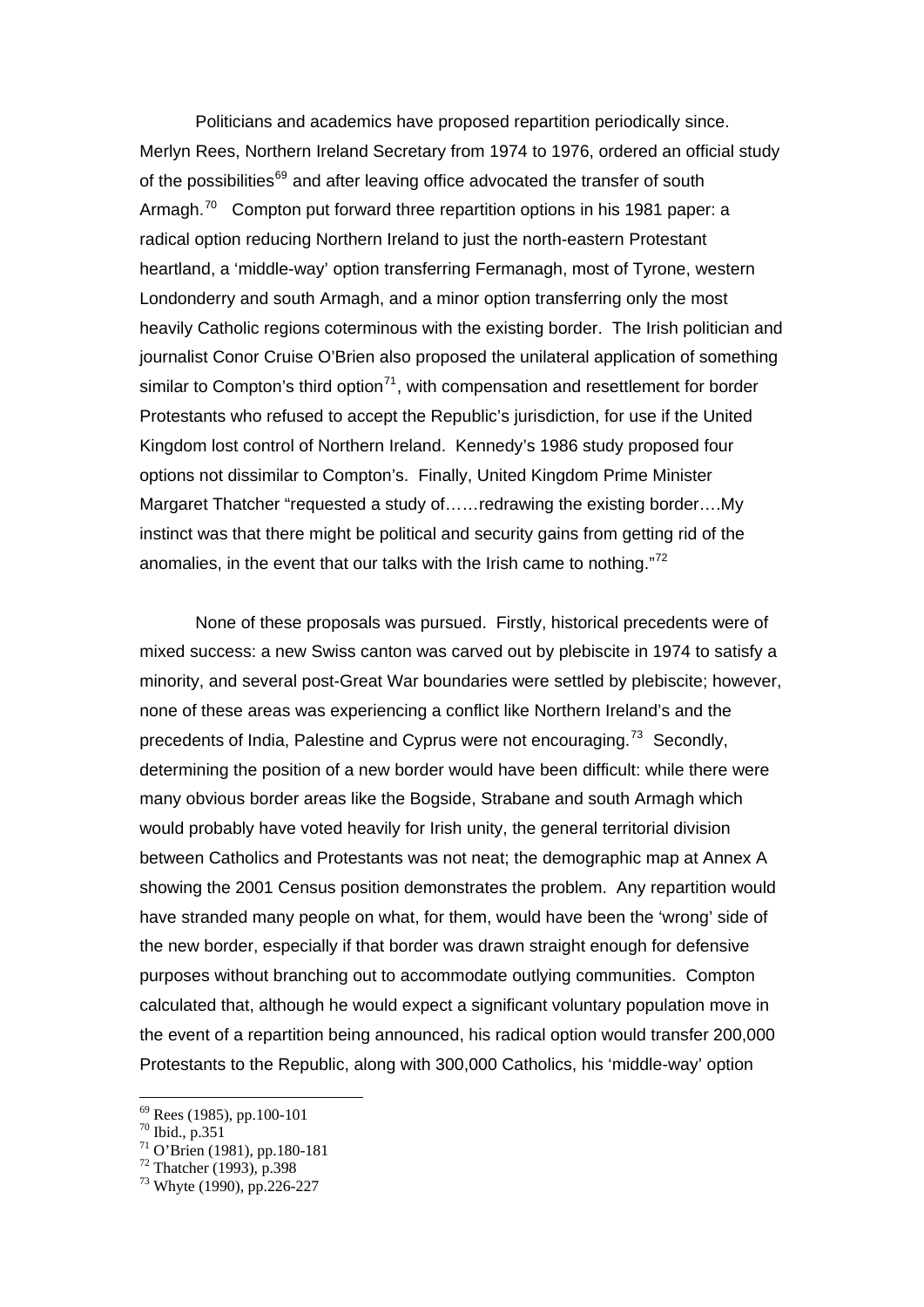would transfer 250,000 Catholics and 125,000 Protestants, while even his minor option would transfer 30,000 Protestants along with 105,000 Catholics<sup>[74](#page-24-0)</sup>, which would not of itself be enough to make a significant long-term difference to the Province's demographic balance. It is fair to surmise that many Unionists forcibly transferred to Irish sovereignty would have been very angry indeed, while any passionate nationalists left behind amongst the at-least-one-quarter Catholic minority in the rump of Northern Ireland, and in west Belfast particularly, might have felt that their hopes had been dashed forever with a new and unassailable Protestant 'artificial majority' created. Thatcher's suggestion was suppressed on these grounds by Northern Ireland Secretary Douglas Hurd, who said that "ethnic cleansing on a brutal scale would have been needed if repartition were to have any effect."<sup>[75](#page-24-1)</sup> Conversely, Unionists in the 'rump' might have felt that repartition was just a 'first instalment' ahead of another 'sell-out', despite their renewed majority based around the most economically viable part of the current Province. A third line of argument against repartition was that the Irish Republic's claim, before her 1999 constitution change, was for the whole of Northern Ireland. A 'rump' Northern Ireland still in the United Kingdom would have left the cause of conflict in place, and there would have been no guarantee that the Republic's government would have cooperated with any repartition plan.

 Given these formidable objections, it is unsurprising that there is no significant backing for repartition. In a question that has only been asked occasionally, Whyte's 1990 survey of opinion polls found that fewer than 10 per cent of Protestants would find the idea of repartition 'acceptable', while backing from Catholics ranged between a fifth and a quarter, perhaps reflecting support in the border areas from those who might personally benefit.<sup>[76](#page-24-2)</sup> Both Compton and O'Brien believed that their respective proposals were only appropriate in the event of civil war, which in 1981 did not seem too remote a possibility. O'Brien believed that if direct rule broke down through lack of support in Great Britain, a unilateral British withdrawal would result in civil war and forced repartition: his proposal for an organised repartition was designed for forestall this. As O'Brien said, "I would still dismiss [the repartition proposal as impracticable] *as long as continued direct rule is an available alternative*. If it is beginning to cease to be available, as I fear may be the case, it is time to look again" $^{77}$  $^{77}$  $^{77}$ ; even then, he

 $74$  Compton (1981), p.83

<span id="page-24-0"></span> $75$  Hurd (2003), pp.302-303

<span id="page-24-2"></span><span id="page-24-1"></span><sup>&</sup>lt;sup>76</sup> Whyte (1990), pp.79-83

<span id="page-24-3"></span><sup>77</sup> O'Brien (1981), p.181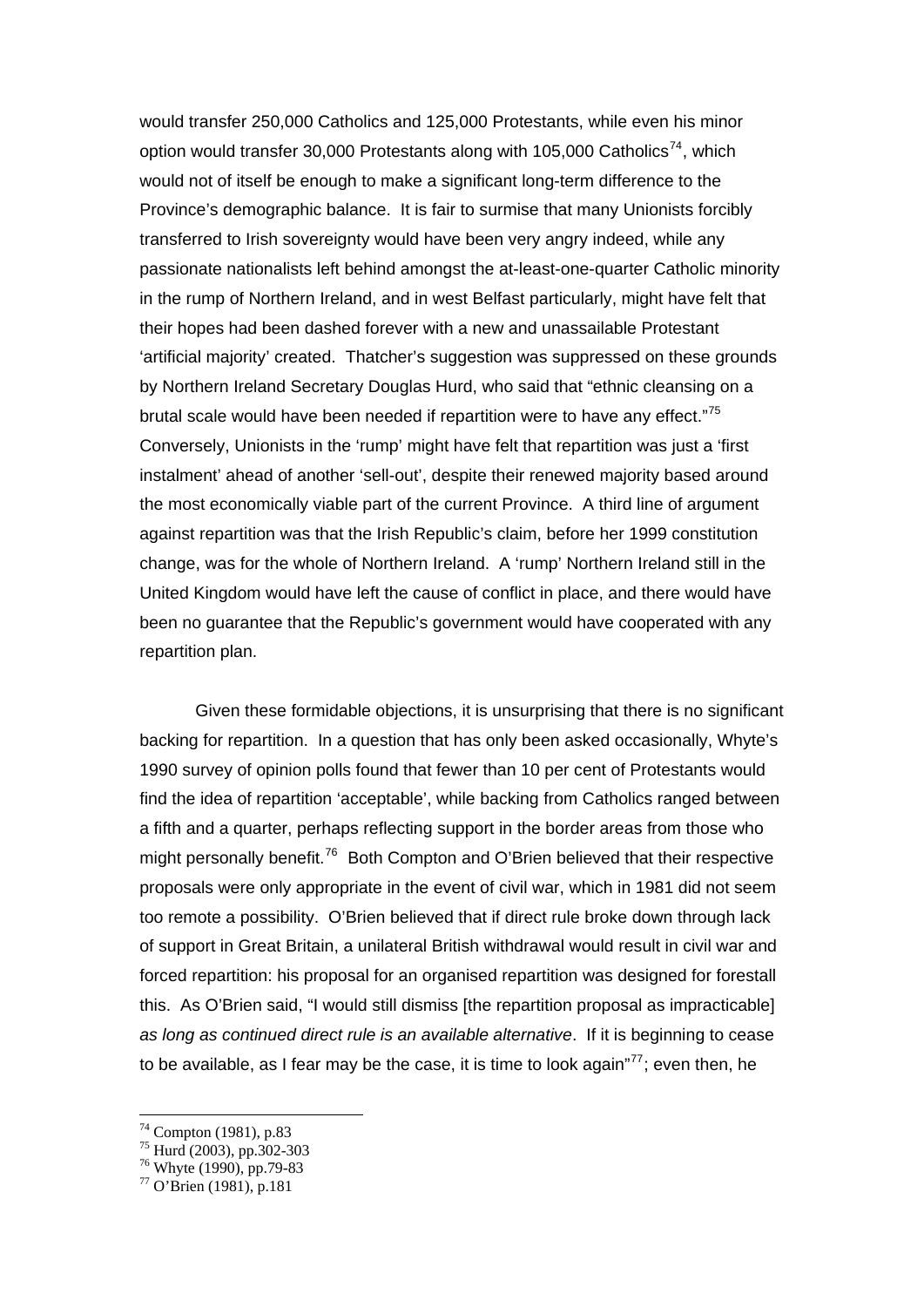recognised that repartition might provoke rioting against it in Belfast by both communities simultaneously, albeit for different reasons. Repartition was thus an unattractive option which would have created as many problems as it solved. In the circumstances of 2006, there is even less of a case for it than there was in the 1980s: Northern Ireland is further from civil war than at any time since 1969, the terrorist campaigns have apparently ended, and the chance of making a power-sharing regime work is still available. Yet, repartition is not an option which should be dismissed forever: there are two circumstances in which it might be an appropriate way to proceed.

 The first, and less likely, circumstance is a return to the impending civil war scenario. If the demographic trends identified in this paper are wrong and a future majority in Northern Ireland were to vote for Irish unity, there would undoubtedly be a significant minority of dissenters. The 2004 NILT survey indicated that the numbers of Union supporters saying that they would 'find it almost impossible to accept' a vote to become part of a united Ireland was the lowest ever at 11 per cent, with a noticeable age bias showing that the younger generations were less resistant to the possibility of change than the older generations. Nothing would give this 11 per cent minority, which may decline as a proportion as age takes it toll of the older generations, a democratic right to make a future Northern Ireland ungovernable if the Province voted for Irish unity, any more than the 2 per cent of unity supporters, who say that they would 'find it almost impossible to accept' if Northern Ireland never voted for Irish unity, have the right to make the Province ungovernable now. Yet democratic niceties aside, political reality might dictate otherwise. The traditions of "Ulster will fight, and Ulster will be right!"[78](#page-25-0) and the original partition could reappear if the 'Orange card' were played; in the 1980s Margaret Thatcher expected "the worst civil war ever $179$  $179$  in the event of a united Ireland, while in the 1990s John Major believed that, if he had tried to 'deliver' the Unionists to vote for a united Ireland, "the Unionist majority would have made Northern Ireland ungovernable; we would have replaced one problem with a far bigger one."[80](#page-25-2)

 United Kingdom policy has always attempted to treat the Province as a whole. The 1973 Border Poll result was only announced on a Province-wide level, while in the 1990s Major said: "If a clear majority of the people of Northern Ireland wishes to

<span id="page-25-0"></span> $78$  Lord Randolph Churchill campaigning against Gladstone's second Home Rule Bill.

<span id="page-25-1"></span> $79$  Thatcher (1993), p.398

<span id="page-25-2"></span><sup>80</sup> Major (1999), pp.441-442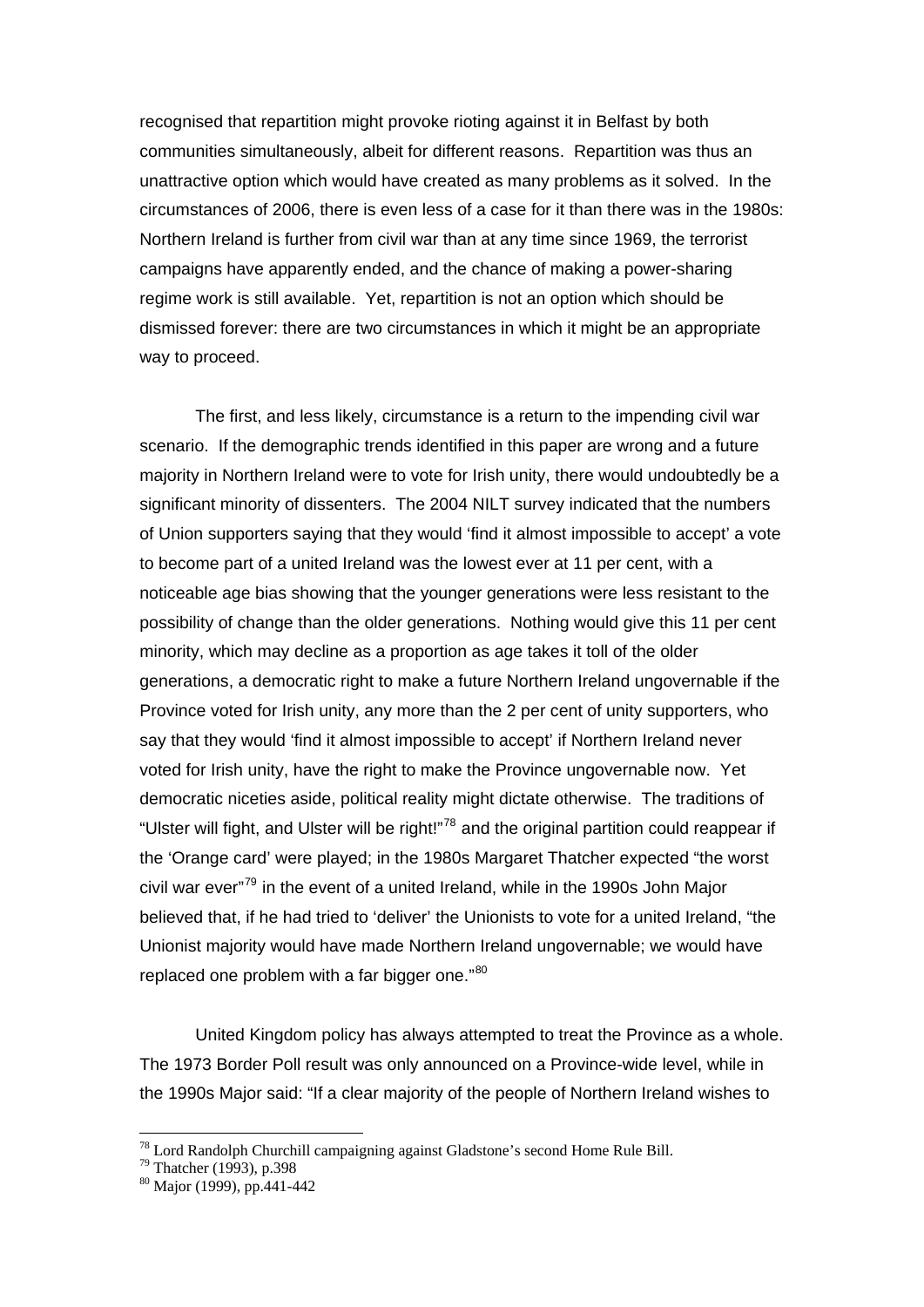leave the United Kingdom, we would not force them to remain, notwithstanding our deep attachment to the Union as a whole. But nor would we push them out. It was democracy at its purest: the people would decide."<sup>[81](#page-26-0)</sup> Major was pointedly referring to the people of Northern Ireland as a whole. But while Major spoke from a convinced unionist perspective, abandoning this long-term attitude of treating the Province as a whole would also run counter to that strand of thought in Great Britain, which according to Hurd was "common among officials in the Foreign Office, that the unification of Ireland was in the long run in Britain's interests."<sup>[82](#page-26-1)</sup> A new partition could also provoke another republican terrorist campaign if it looked like repartition would delay the goal of a united Ireland for another century or more. Yet even this might be preferable to full-scale civil war.

 The second, and more probable, circumstance in which repartition could be applied would be if the trends outlined in this paper come to fruition. With both populations settled into approximate equilibrium in mid-century and no discernible onward trend, or with possibly a small Catholic majority bringing nationalist electoral victories but, as we have seen, a future Border Poll probably not producing a vote for a united Ireland, the prospects of the ultimate nationalist goal being realised would be further away than ever. In these circumstances, consideration could be given to transferring territories near the current border, if they had voted for unity, to at least give some of the nationalist community the change of sovereignty they desired; of course, this would need to be done in a sensitive way, for example by allowing sufficient time for anyone who did not wish to be transferred to effect a move away from the affected region. Furthermore, it would require the results of a future Border Poll, unlike that of 1973, to be announced at the lowest possible level, realistically the local government ward level. Demographic changes over the past 45 years might make this proposition practicable. Compton's study of the years 1971-1991 has indicated that the Catholic population increased in absolute terms everywhere in Northern Ireland by about 25 per cent, but that in the western areas the Protestant population fell by 4 per cent resulting in the Catholic proportion of the population in this region rising from 58 to 64 per cent; in the eastern area, by contrast, the Protestant population rose by 17 per cent resulting in the Catholic proportion here rising from 28 to 30 per cent. $83$  These trends appear to be further reflected in the

<span id="page-26-0"></span>81 Ibid., p.435

<span id="page-26-1"></span> $82$  Hurd (2003), p.304

<span id="page-26-2"></span><sup>83</sup> Compton (1996), p.271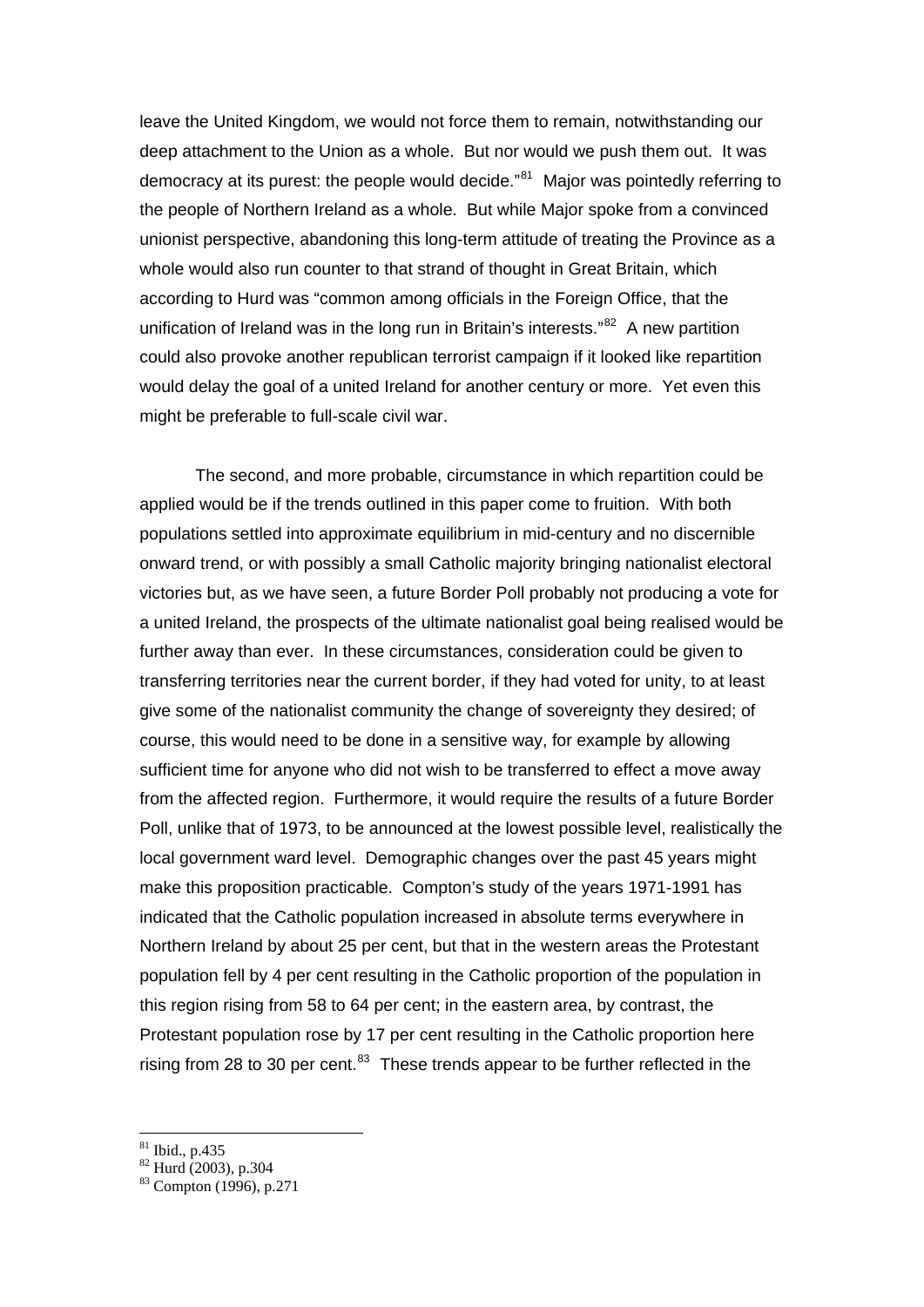2001 Census. $84$  While a wholesale transfer of western territory would be unlikely, Annex A shows several very heavily Catholic areas adjacent to the current border, which could be transferred to the Irish Republic relatively easily, should their populations so wish, if their hopes for the ultimate goal of Irish unity were dashed. Such a transfer might be seen a reward for the "IRA policy of 'greening' the frontier"<sup>[85](#page-27-1)</sup> (alternative terms could be 'ethnic cleansing' or "genocide" $86$ ). However, this would not be the fault of individuals living in these regions in fifty years' time and such thoughts should not stop a territorial transfer if it was the settled wish of that population. The poll result would have proved that few Union supporters would be affected by the proposed transfer, and Unionists outside the affected areas would be right to welcome the move as strengthening the position of the slightly reduced Province within the United Kingdom.

#### **CONCLUSION**

This paper has reviewed recent demographic trends in Northern Ireland, showing that although the Catholic population has been increasing at a faster rate than the Protestant, the growth rates are now evening out between the two communities. The combined demographic trends suggest that the two communities will move into approximately equal numbers by mid-century, with this position being reflected in the voting population 10-20 years later, but with neither side gaining or retaining respectively a clear lead over the other. The paper has demonstrated the close correlation between vote share and population share between the Catholicnationalist bloc and the Protestant-unionist bloc; this raises the possibility of the nationalist bloc winning a small majority in the devolved Assembly, and amongst the Province's United Kingdom Parliamentary seats, if the Catholic population gains a small lead over the Protestants. But this would not necessarily result in a united Ireland. Constitutional preference surveys have consistently shown, despite Catholics' habitual voting for nationalist parties, the continuance of a significant minority of Catholic supporters of the Union, far outnumbering any Protestant nationalists, the vast majority of whose co-religionists are staunchly Unionist. The present trends overall indicate that there would not be an electoral majority for a united Ireland, although the result in a mid-century referendum would be much closer

<span id="page-27-0"></span>84 Osborne, op.cit.

<sup>85</sup> Tanner (2001), p.374

<span id="page-27-2"></span><span id="page-27-1"></span><sup>86</sup> Prior (1986), p.211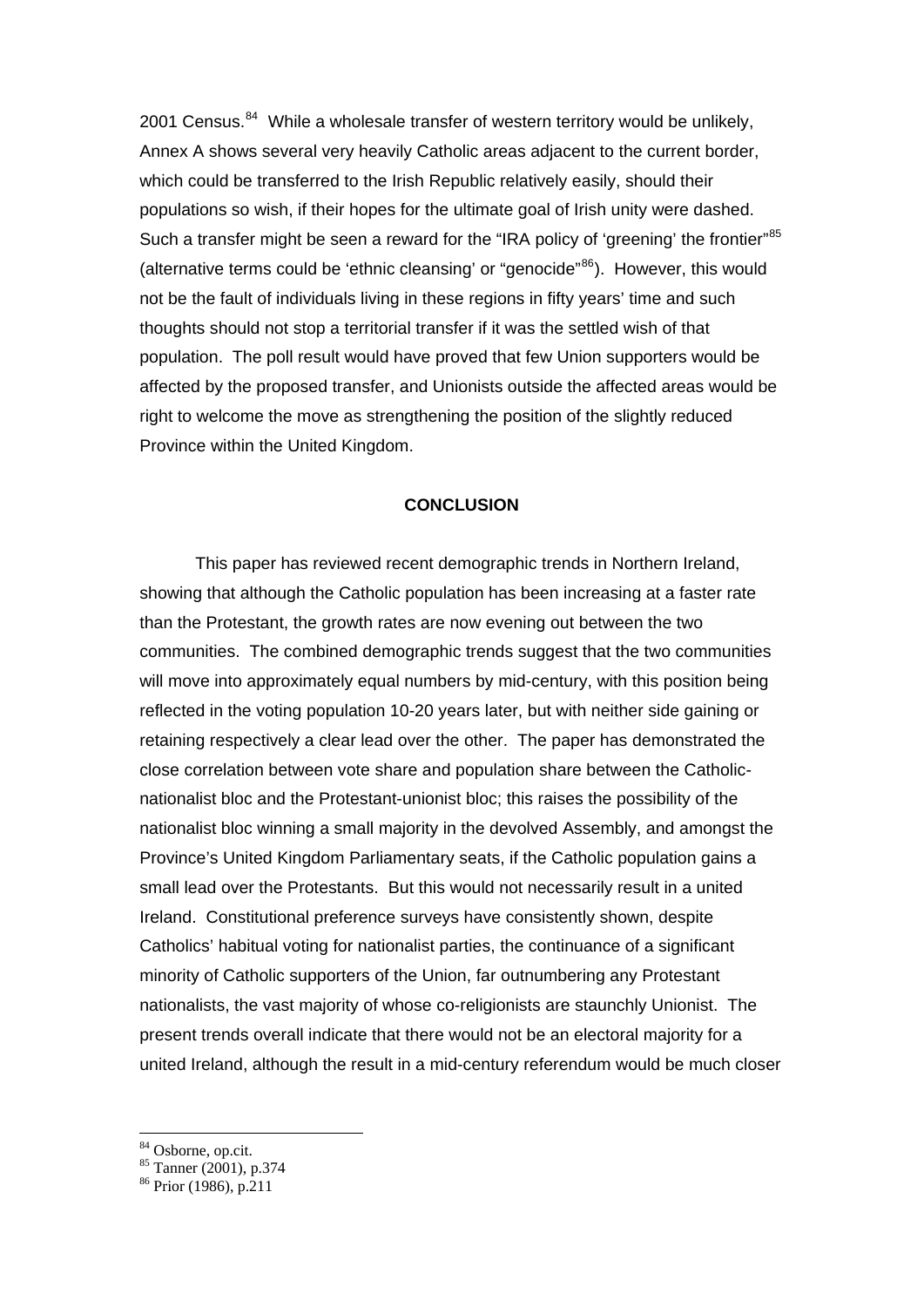than opinion polls indicate today. Warner's opinion with which this paper started is thus wrong, not only in terms of timing, but also in terms of the likely final outcome.

John Major said that he had "never believed there would be a single defining moment at which the Irish question would simply be 'settled'."<sup>[87](#page-28-0)</sup> Examining Northern Ireland's constitutional future through a 'demographic lens', the paper argues that the logic of the current situation is to proceed with efforts to make devolved powersharing work, with direct rule continuing as an interim measure. The paper has also considered the location of the border. The demographic map shows that no repartition option could create a much more demographically logical Province than the present construct, and there is no case for repartition today. However, the paper supports Compton's 1981 thesis that repartition could still be an appropriate emergency response in the unlikely event of civil war threatening again. In addition, the paper suggests that a minor repartition, transferring the heavily nationalist border regions to the Irish Republic, could be an appropriate response if the demographic and electoral trends suggested in this paper come to fruition, producing an electoral stalemate with no prospect of long-term nationalist success: repartition would accommodate some nationalists' wishes, while entrenching the unionist majority. On present trends, the timescale for this might be mid-21<sup>st</sup> Century, but extrapolation of trends cannot be treated as a prediction. Statesmen of the United Kingdom, Republic of Ireland and Northern Ireland must be prepared to react to changing circumstances imaginatively to create a stable and peaceful environment in which people can prosper under a sovereignty with which the majority are content.

<span id="page-28-0"></span><sup>&</sup>lt;sup>87</sup> Major (1999), p.493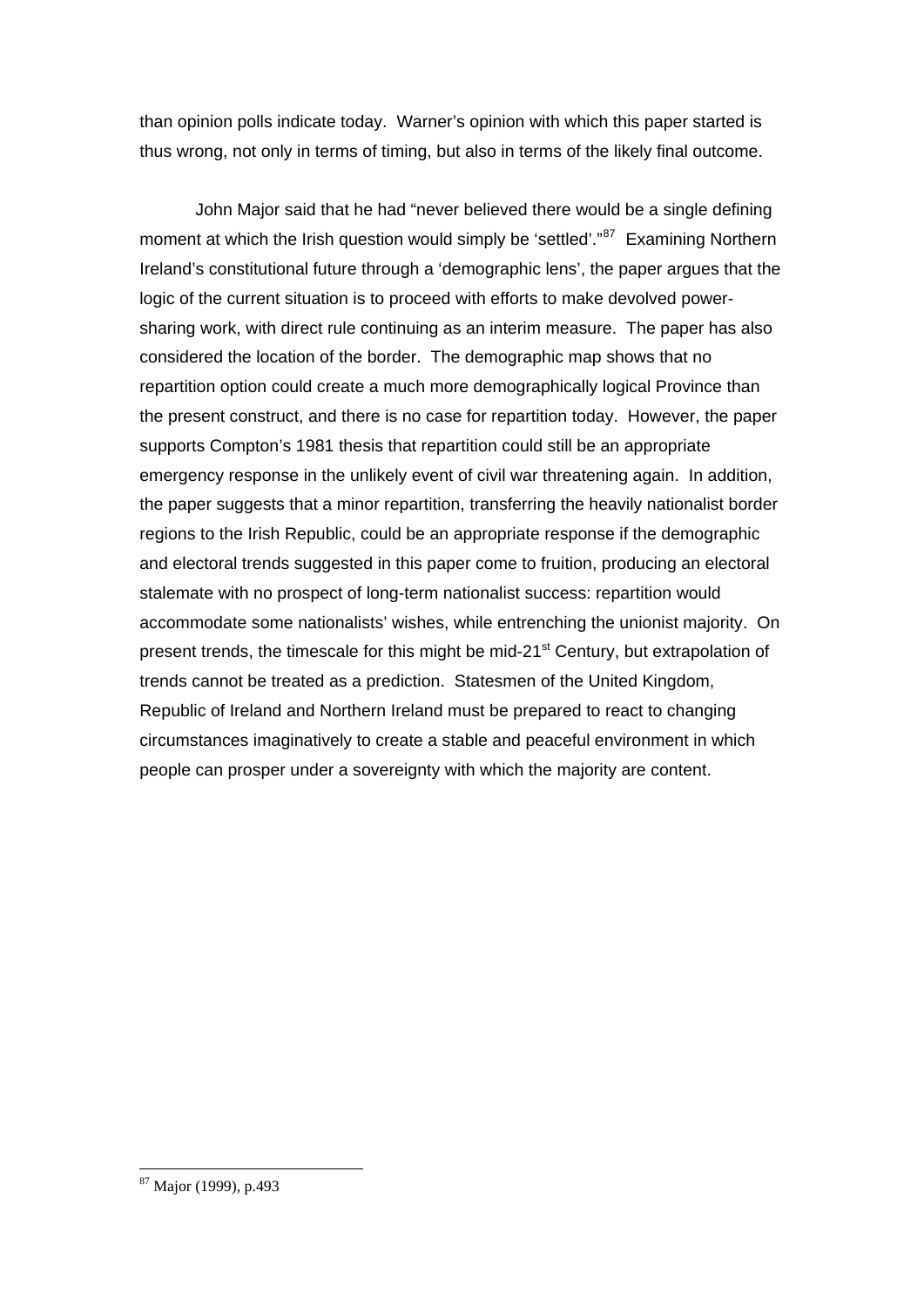



<span id="page-29-0"></span><sup>&</sup>lt;sup>88</sup> (c) Dr Sunil Prasannan, reproduced with permission from http://cain.ulst.ac.uk/images/maps/map12.htm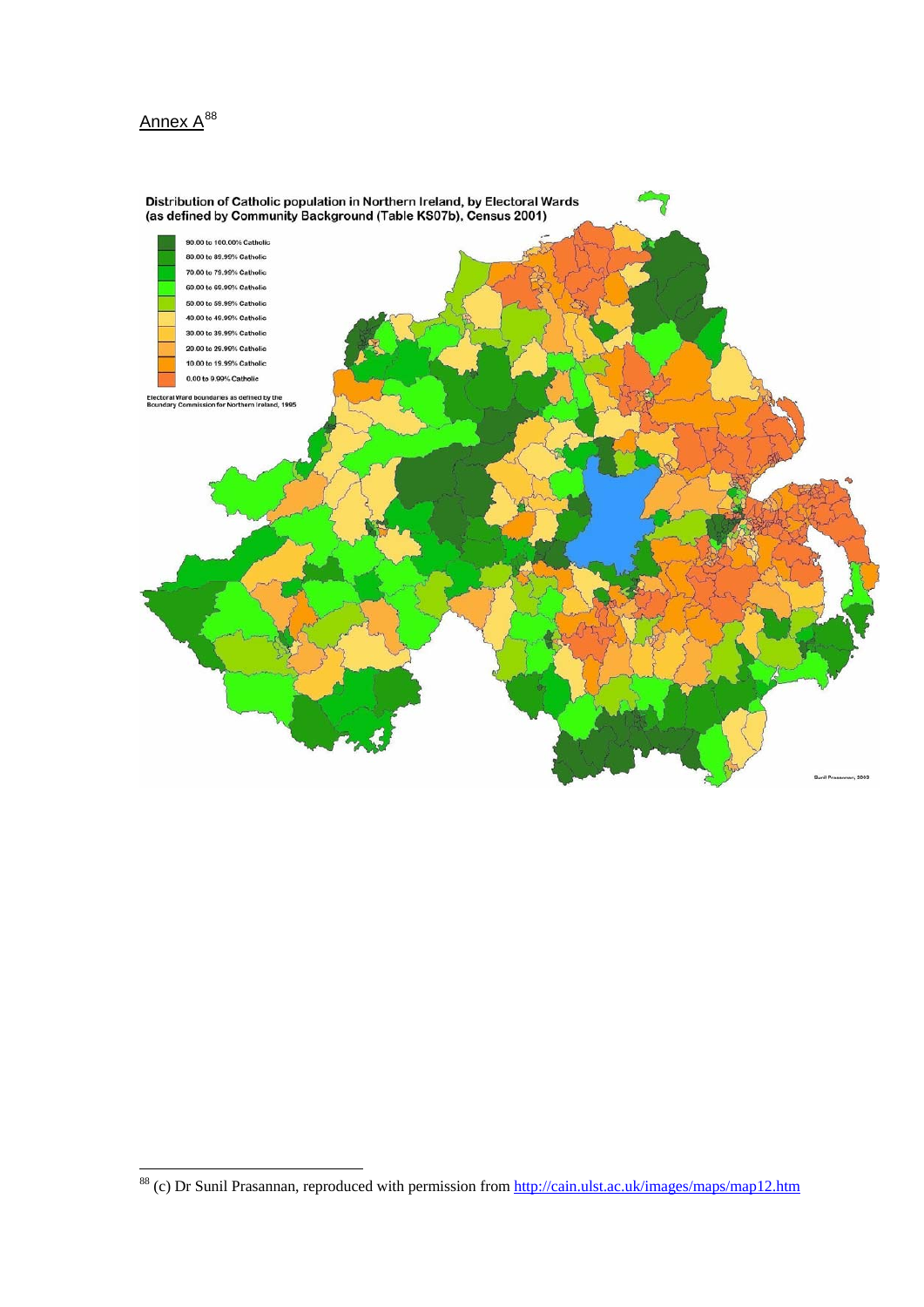## **BIBLIOGRAPHY**

## **INDIVIDUALS/DEPARTMENTS CONSULTED**

Professor Paul Compton – by letter and e-mail Feb/Mar 06

Northern Ireland Statistics and Research Agency (NISRA) (Dr David Marshall) – by telephone, letter and e-mail during Feb and Mar 06

## **UNPUBLISHED SOURCES**

Falconer, G P (2000), 'Has the Provisional Irish Republican Army's strategy behind the current Northern Ireland peace process been a success?', (ACSC 3 Defence Research Project)

Gillanders, R J (1999), 'Why after more than 300 years of conflict, is the time right for peace in Ireland?', (ACSC 2 Defence Research Project)

# **BOOKS**

Arthur, Paul (1980), *Government and Politics of Northern Ireland,* (Harlow: Longman)

Aughey, Arthur, and Duncan Morrow, eds., (1996), *Northern Ireland Politics,* (London and New York: Longman)

Beevor, Antony (1991), *Inside the British Army,* updated edition, (London: Corgi)

Bew, Paul, Peter Gibbon and Henry Patterson (1996), *Northern Ireland 1921-1996: Political Forces and Social Classes,* revised and updated edition (London: Serif)

Bew, Paul, Henry Patterson and Paul Teague (1997), *Northern Ireland: Between War and Peace – the Political Future of Northern Ireland,* (London: Lawrence & Wishart)

Bryan, Dominic (2000), *Orange Parades: The Politics of Ritual, Tradition and Control,*  (London: Pluto Press)

Clark, Alan (1993), *Diaries,* (London: Weidenfeld & Nicholson)

Collings, Rex, ed. (1991), *Reflections of a Statesman: The Writings and Speeches of Enoch Powell,* (London: Bellew Publishing)

Compton, Paul (1995), *Demographic Review Northern Ireland 1995,* (Belfast: Northern Ireland Economic Development Office)

*Conflict Studies No 135 – Northern Ireland: Problems and Perspectives,* (1982), (London: The Institute for the Study of Conflict)

Cunningham, Michael (2001), *British Government Policy in Northern Ireland, 1969- 2000,* (Manchester: Manchester University Press)

Darby, John (1976), *Conflict in Northern Ireland: The Development of a Polarised Community,* (Dublin: Gill and Macmillan; and New York: Barnes & Noble Books)

Davies, Norman (1999), *The Isles: A History,* (London: Macmillan)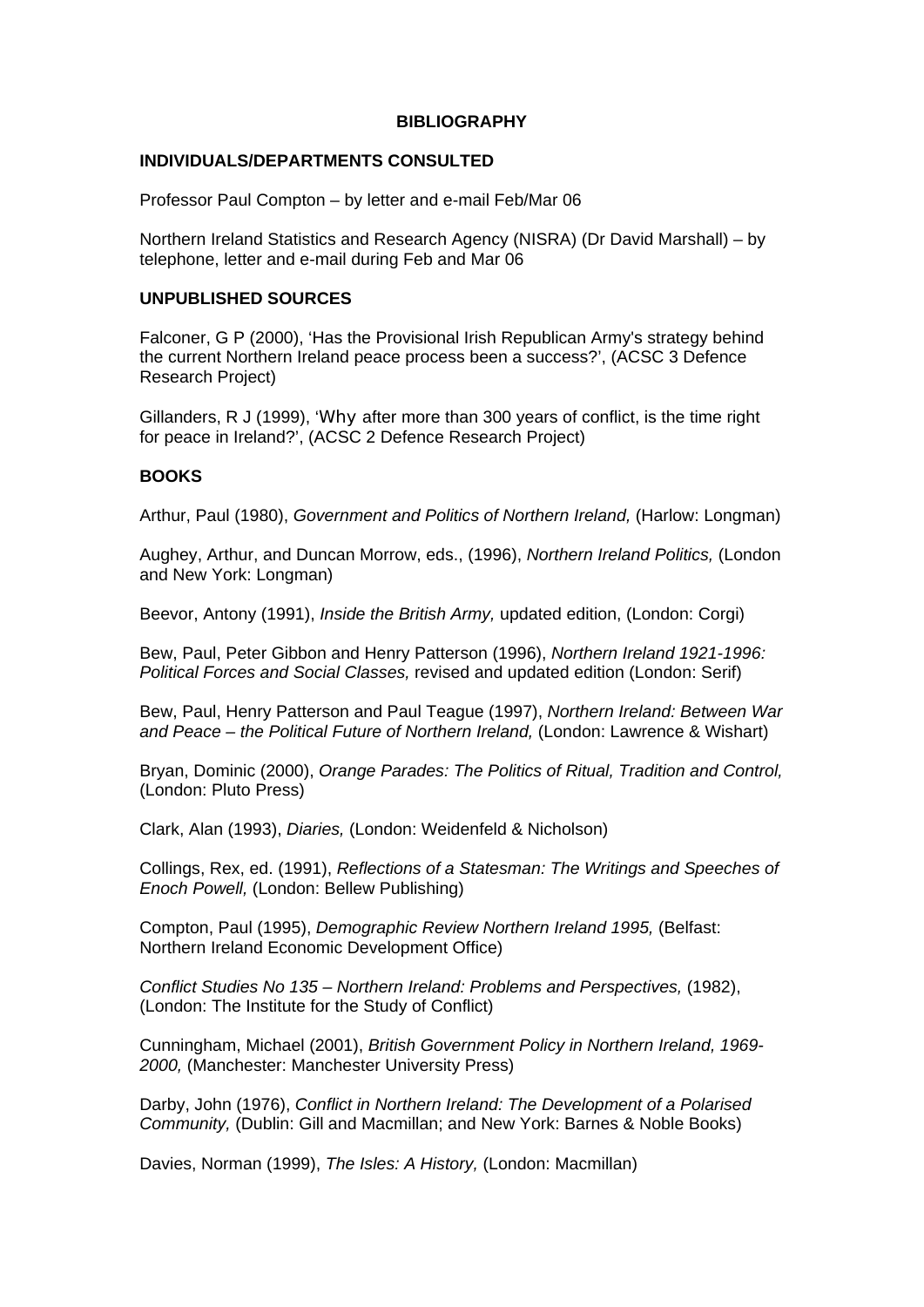Deedes, W F (1997), *Dear Bill: W F Deedes Reports,* (London: Macmillan)

Dixon, Paul (2001), *Northern Ireland: The Politics of War and Peace,* (Basingstoke: Palgrave)

Edwards, Ruth Dudley (1973), *An Atlas of Irish History,* (London: Methuen & Co)

Edwards, Ruth Dudley (1999), *The Faithful Tribe: An Intimate Portrait of the Loyal Institutions,* (London: HarperCollins)

Ellison, Graham, and Smyth, Jim (2000), *The Crowned Harp: Policing in Northern Ireland,* (London: Pluto Press)

Hennessey, Thomas (1997), *A History of Northern Ireland 1920-1996,* (London: Macmillan)

Hull, Roger A (1976), *The Irish Triangle: Conflict in Northern Ireland,* (Princeton, New Jersey: Princeton University Press)

Hurd, Douglas (2003), *Memoirs,* (London: Little, Brown)

Jackson, Alvin (1999), *Ireland 1798-1998,* (Oxford: Blackwell Publishing)

Jackson, Alvin (2003), *Home Rule: An Irish History 1800-2000,* paperback edition 2004 (London: Phoenix)

Kennedy, Liam (1986), *Two Ulsters: A Case for Repartition,* (Belfast: The Queen's University of Belfast)

Keogh, Dermot, and Michael H Haltzel, eds., (1993), *Northern Ireland and the Politics of Reconciliation,* (Washington DC: Woodrow Wilson Center Press; and, Cambridge: Cambridge University Press)

Lewis, Geoffrey (1997), *Lord Hailsham: A Life,* (London: Jonathan Cape)

Major, John (1999), *The Autobiography,* (London: HarperCollins)

Marr, Andrew (1995), *Ruling Britannia: The Failure and Future of British Democracy,*  (London: Penguin 1996 edition)

Mason, Roy (1999), *Paying the Price,* (London: Robert Hale)

McGarry, John, and Brendan O'Leary, eds., (1990), *The Future of Northern Ireland,*  (Oxford: Clarendon Press)

McKittrick, David, and David McVea (2000), *Making Sense of the Troubles,* (Belfast: The Blackstaff Press)

Mulholland, Marc (2002), *The Longest War: Northern Ireland's Troubled History,*  (Oxford: Oxford University Press)

Needham, Richard (1998), *Battling for Peace: Northern Ireland's longest-serving British Minister,* (Belfast: The Blackstaff Press)

Prior, Jim (1986), *A Balance of Power,* (London: Hamish Hamilton)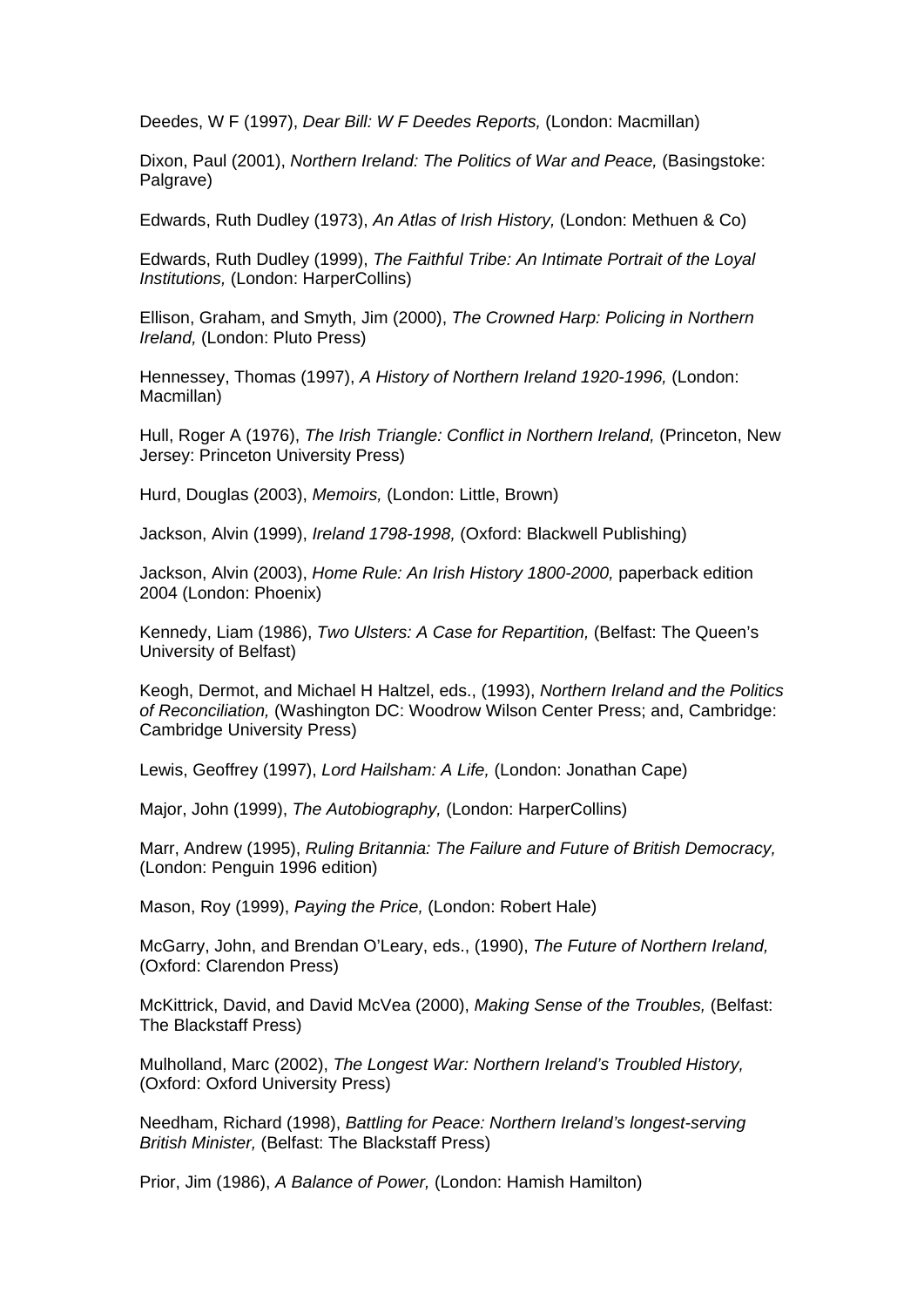Rees, Merlyn (1985), *Northern Ireland: A Personal Perspective,* (London: Methuen)

Rose, Richard (1976), *Northern Ireland: A Time of Choice,* (London: Macmillan)

Tanner, Marcus (2001), *Ireland's Holy Wars: The Struggle for a Nation's Soul, 1500- 2000,* (New Haven and London: Yale University Press)

Tebbit, Norman (1988), *Upwardly Mobile,* (London: Weidenfeld and Nicholson)

Thatcher, Margaret (1993), *The Downing Street Years,* (London: HarperCollins)

Thomas, Mike, ed. (1983), *The BBC Guide to Parliament 1983,* in association with *The House Magazine* (London: BBC)

Waller, Robert (1985), *The Almanac of British Politics Second Edition,* (London and Canberra: Croom Helm)

Waller, Robert, and Criddle, Byran (1996), *The Almanac of British Politics Fifth Edition,* (London and New York: Routledge)

Waller, Robert and Criddle, Byran (2002), *The Almanac of British Politics Seventh Edition,* (London and New York: Routledge)

Watt, David, ed. (1981), *The Constitution of Northern Ireland: Problems and Prospects,* (London: Heinemann)

Whitelaw, William (1989), *The Whitelaw Memoirs,* (London: Aurum Press)

Whyte, John (1990), *Interpreting Northern Ireland,* 1991 paperback edition, (Oxford: Clarendon Press)

### **ARTICLES**

Bew, Paul, and Henry Patterson (1982), 'The Protestant-Catholic Conflict in Ulster', in *Journal of International Affairs No 36,* pp.223-234 as reproduced in Alan O'Day, ed. (1993), *Dimensions of Irish Terrorism,* (Aldershot: Dartmouth), pp.19-30

Breen, Richard (1996), 'Who wants a United Ireland? Constitutional Preferences among Catholics and Protestants', in Richard Breen, Paula Devine and Lizanne Dowds, eds., *Social Attitudes in Northern Ireland: The Fifth Report,* (Belfast: Appletree Press Ltd), accessed on the internet ([http://cain.ulst.ac.uk/othelem/research/nisasa/rep5c2.htm\)](http://cain.ulst.ac.uk/othelem/research/nisasa/rep5c2.htm) on 5 Jan 06

Breen, Richard, and Paula Devine (1999), 'Segmentation and the Social Structure', in Paul Mitchell and Rick Wilford, eds., *Politics in Northern Ireland,* (Oxford: Westview Press), pp.52-65

Carmichael, Paul, and Colin Knox (2004), 'Devolution, Governance and the Peace Process', in *Terrorism and Political Violence, Volume 16, Number 3, Autumn 2004,* pp.593-621

Coleman, D A (1999), 'Demography and Migration in Ireland, North and South', in Anthony F Heath, Richard Breen and Christopher T Whelan, eds., *Proceedings of the British Academy 98: Ireland North and South – Perspectives from Social Science,*  (Oxford: Oxford University Press), pp.69-115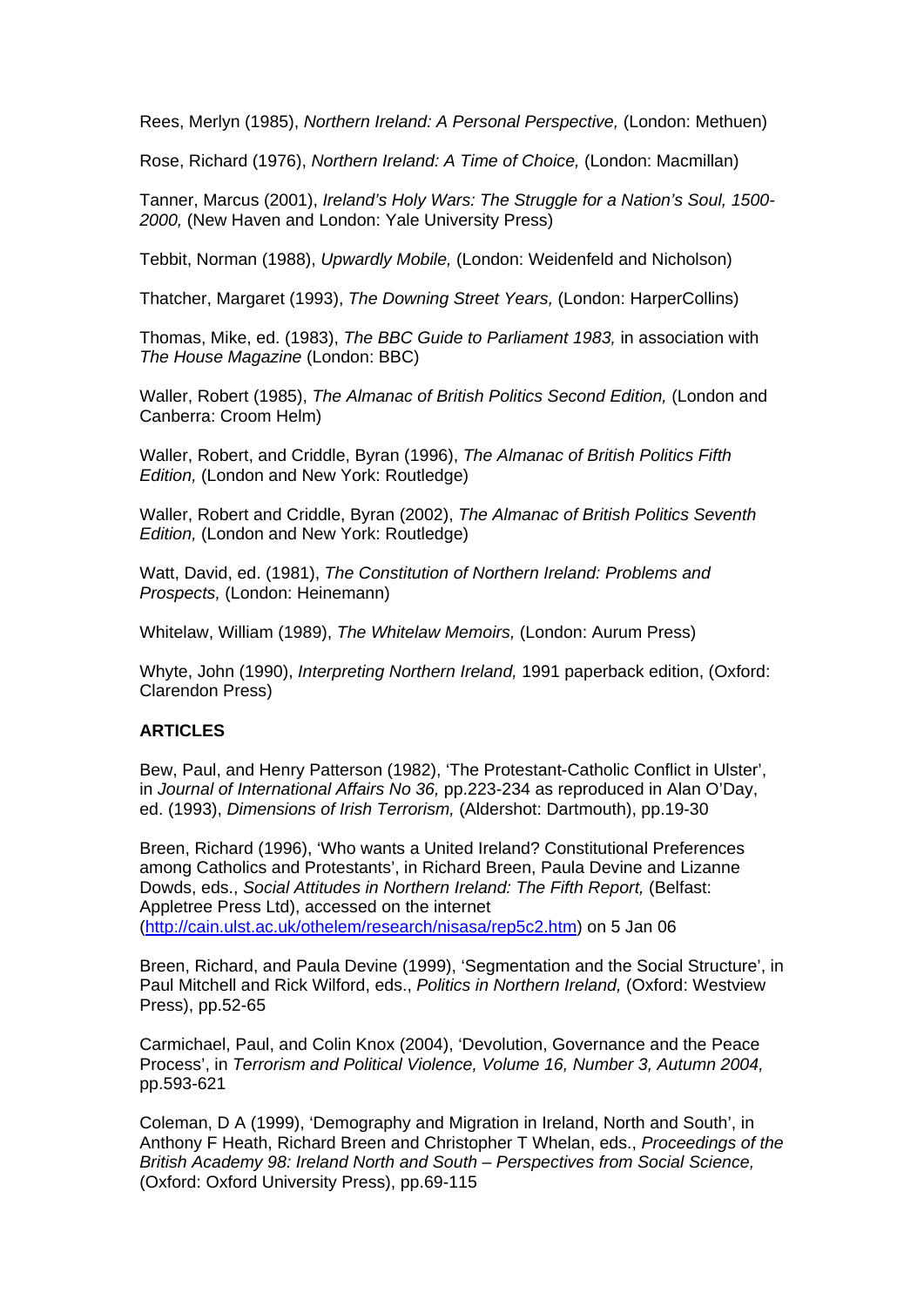Collins, Neil (1994), 'Parties and Elections', in Neil Collins, ed., *Political Issues in Ireland Today,* (Manchester: Manchester University Press), pp.5-25

Compton, Paul (1981), 'The Demographic Background', in David Watt, ed., *The Constitution of Northern Ireland: Problems and Prospects,* (London: Heinemann), pp.74-92

Compton, Paul (1986), 'Demographic Trends in Northern Ireland', (Belfast: Northern Ireland Economic Development Office)

Compton, Paul (1996), 'Indigenous and Older Minorities', in David Coleman and John Salt, eds., *Ethnicity in the 1991 Census Volume One: Demographic Characteristics of the Ethnic Minority Populations,* (London: HMSO)

Compton, Paul (1998), 'Catholic/Non-Catholic Demographic Differentials in Northern Ireland', in Werner Haug, Youssef Courbage and Paul Compton, eds., *The Demographic Characteristics of National Minorities in Certain European States, Volume 1,* (Strasbourg: Council of Europe Publishing)

Courbage, Youssef (2003), 'Northern Ireland's Catholics and Protestants: issues in the 2001 census', in *Population and Societies No 390, May 2003,* accessed on the internet [\(http://www.ined.fr/englishversion/publications/pop\\_et\\_soc/pesa390.pdf](http://www.ined.fr/englishversion/publications/pop_et_soc/pesa390.pdf)) on 9 Feb 06

Cowan, Rosie (2002), 'Census Hits Republican Hopes', in *The Guardian*, 20 December 2002 (Manchester)

Doherty, Paul (1996), 'The Numbers Game: The Demographic Context of Politics', in Arthur Aughey and Duncan Morrow, eds., *Northern Ireland Politics,* (London and New York: Longman), pp.199-209

Doherty, Paul, and Michael A Poole (2002), 'Religion as an indicator of ethnicity in Northern Ireland – an alternative perspective', in *Irish Geography, Volume 35(2),*  pp.75-89

Duffy, Mary, and Geoffrey Evans (1997), 'Class, Community Polarisation and Politics', in Lizanne Dowds, Paula Devine and Richard Breen, eds., *Social Attitudes in Northern Ireland: The Sixth Report,* (Belfast: Appletree Press Ltd), accessed on the internet ([http://cain.ulst.ac.uk/othelem/research/nisas/rep6c6.htm\)](http://cain.ulst.ac.uk/othelem/research/nisas/rep6c6.htm) on 5 Jan 06

Evans, Geoffrey and Sinnott, Richard (1999), 'Political Cleavages and Party Alignment in Ireland, North and South', in Anthony F Heath, Richard Breen and Christopher T Whelan, eds., *Proceedings of the British Academy 98: Ireland North and South – Perspectives from Social Science,* (Oxford: Oxford University Press), pp.419-456

Fealty, Mick, Trevor Ringland and David Steven (2003), 'A Long Peace? The Future of Unionism in Northern Ireland', (Wimborne: Slugger O'Toole & River Path Associates)

Girvin, Brian (1999), 'Nationalism and the Continuation of Political Conflict in Ireland', in Anthony F Heath, Richard Breen and Christopher T Whelan, eds., *Proceedings of the British Academy 98: Ireland North and South – Perspectives from Social Science,*  (Oxford: Oxford University Press), pp.369-399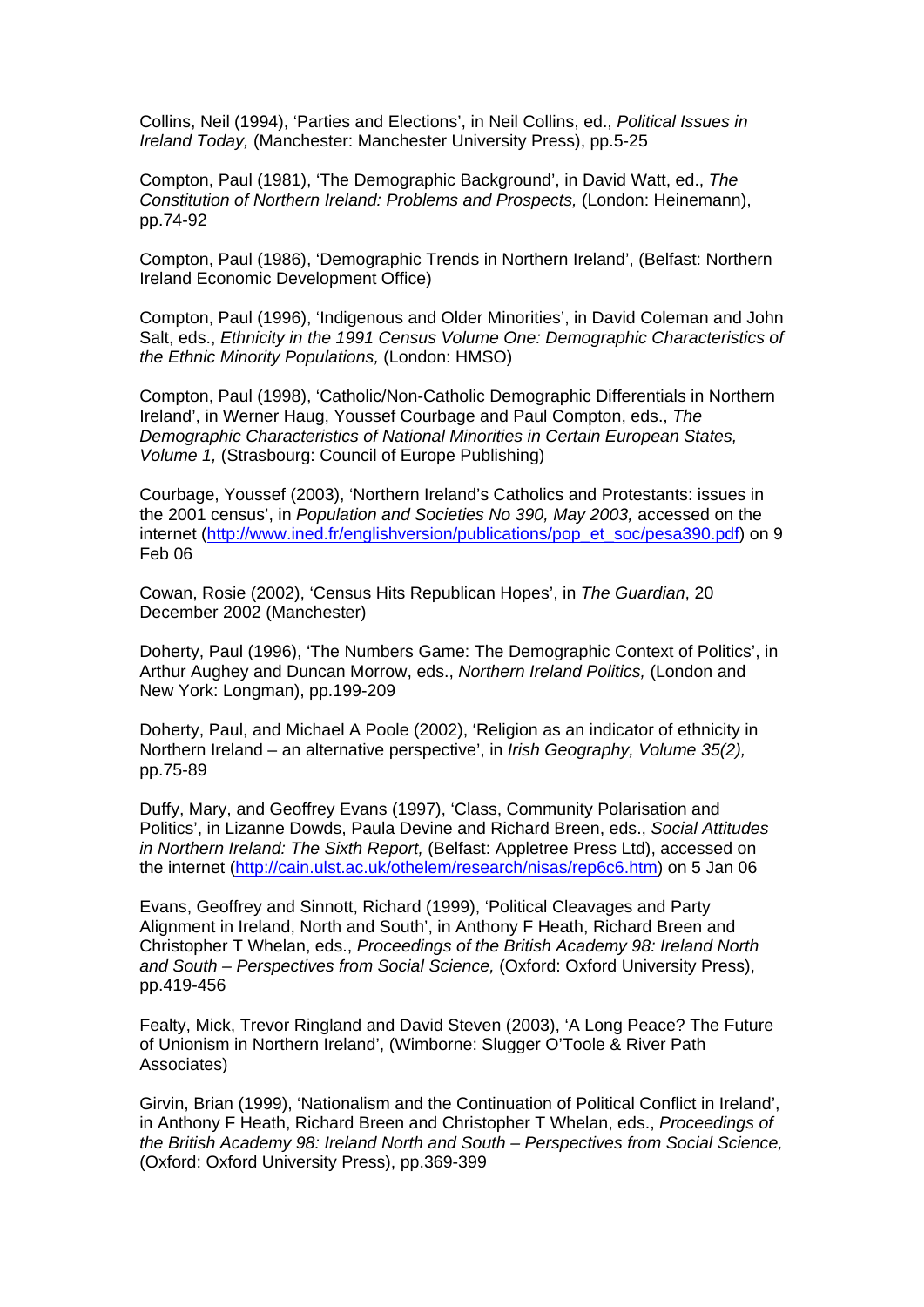Hayes, Bernadette C and McAllister, Ian (1999), 'Generations, Prejudice and Politics in Northern Ireland', in Anthony F Heath, Richard Breen and Christopher T Whelan, eds., *Proceedings of the British Academy 98: Ireland North and South – Perspectives from Social Science,* (Oxford: Oxford University Press), pp.456-491

Kennedy, Dennis (1994), 'Constitutional Change in the 1990s', in Neil Collins, ed., *Political Issues in Ireland Today,* (Manchester: Manchester University Press), pp.26- 39

Knox, Colin (1996), 'The Emergence of Power Sharing in Northern Ireland: Lessons from Local Government', in *The Journal of Conflict Studies, Volume 16, Number 1, Spring 1996,* pp.7-29

Knox, Colin and Joanne Hughes (1996), 'Crossing the Divide: Community Relations in Northern Ireland', in *Journal of Peace Research, Volume 33, Number 1, February 1996,* pp.83-98

Kyle, Keith (1981), 'Comment on Chapter 9' [Claire Palley, 'Ways Forward: The Constitutional Options'] in David Watt, ed., *The Constitution of Northern Ireland: Problems and Prospects,* (London: Heinemann), pp.207-213

Lloyd, John (2001), 'Ulster Enters the Endgame – Sovereignty, Ireland and the United Kingdom' in *New Statesman*, 20 August 2001 (London)

Lyons, F S L (1972), 'The Alternatives open to Governments', in Brian Crozier, ed., *The Ulster Debate: Report of a Study Group of the Institute for the Study of Conflict,*  (London: The Bodley Head), pp.25-47

MacDonald, Michael (1991), 'Blurring the Difference: The Politics of Identity in Northern Ireland, in Yonah Alexander and Alan O'Day, eds., *The Irish Terrorism Experience,* (Aldershot: Dartmouth), pp.81-96

Mitchell, Paul, and Gordon Gillespie (1999), 'The Electoral System', in Paul Mitchell and Rick Wilford, eds., *Politics in Northern Ireland,* (Oxford: Westview Press), pp.66- 90

Mitchell, Paul (1999a), 'The Party System and Party Competition', in Paul Mitchell and Rick Wilford, eds., *Politics in Northern Ireland,* (Oxford: Westview Press), pp.91- 116

Mitchell, Paul (1999b), 'Futures', in Paul Mitchell and Rick Wilford, eds., *Politics in Northern Ireland,* (Oxford: Westview Press), pp.265-284

Moxon-Brown, Edward (1986), 'Alienation: The Case of the Catholics in Northern Ireland', in *Journal of Political Science No 14,* pp.74-88, as reproduced in Alan O'Day, ed. (1993), *Dimensions of Irish Terrorism,* (Aldershot: Dartmouth), pp.3-17

Moxon-Brown, Edward (1991), 'National Identity in Northern Ireland', in Peter Stringer and Gillian Robinson, eds., *Social Attitudes in Northern Ireland: The First Report,* (Belfast: Blackstaff Press), accessed on the internet ([http://cain.ulst.ac.uk/othelem/research/nisas/rep1c2.htm\)](http://cain.ulst.ac.uk/othelem/research/nisas/rep1c2.htm) on 5 Jan 06

O'Brien, Conor Cruise (1981), 'Comment on Chapter 8' ['Political Constraints'], in David Watt, ed., *The Constitution of Northern Ireland: Problems and Prospects,*  (London: Heinemann), pp.177-182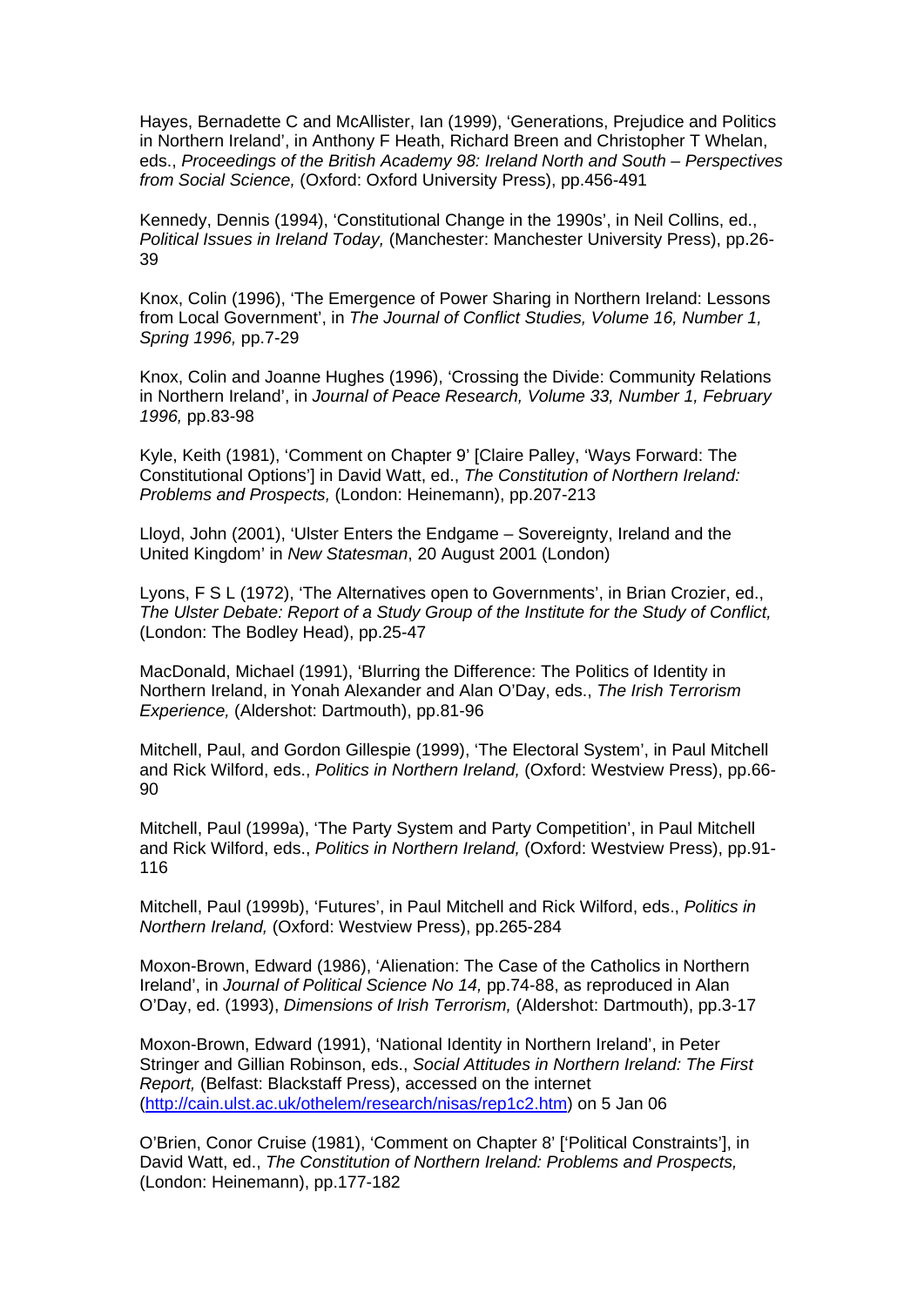O'Doherty, Malachi (2001), Comment and Analysis in *The Guardian*, 13 April 2001 (Manchester)

Palley, Claire (1981), 'Ways Forward: The Constitutional Options', in David Watt, ed., *The Constitution of Northern Ireland: Problems and Prospects,* (London: Heinemann), pp.183-206

Shuttleworth, Ian, and Stuart Lavery, School of Geography, The Queen's University of Belfast, (2004), 'Initial results from the 2001 Census of Population: Community Background, Gender, Limiting Long-Term Illness and Ethnicity', (Belfast: Equality Commission for Northern Ireland)

Walsh, Brendan (1981), 'Comment on Chapter 5' [Paul Compton, 'The Demographic Background'] in David Watt, ed., *The Constitution of Northern Ireland: Problems and Prospects,* (London: Heinemann), pp.93-99

Warner, Gerald (2001), 'Demographic Timebomb Ticking in Ulster' in *Scotland on Sunday* 12 August 2001 (Edinburgh)

#### **WEBSITES**

Background Information on Northern Ireland Society – Population and Vital Statistics on<http://cain.ulst.ac.uk/ni/popul.htm>accessed 2 Nov 05

Background Information on Northern Ireland Society – Religion in Northern Ireland on <http://cain.ulst.ac.uk/ni/religion.htm>accessed 2 Nov 05

Compton, Paul (1994), 'No Certainty of Catholic North', in *One Island, October 1994*, on<http://www.irishunionism.org/articles/cm.htm>accessed 9 Feb 06

Hancock, Landon (1998), 'Northern Ireland: Troubles Brewing' on <http://cain.ulst.ac.uk/othelem/landon.htm>accessed 2 Nov 05

National Statistics – Religion (2004), 'Communities in Northern Ireland: Protestants Largest Community' on <http://www.statistics.gov.uk/CCI/nugget.asp?ID=980&Pos=&ColRank=I&Rank=374> accessed 17 Nov 05

Northern Ireland Elections on <http://www.ark.ac.uk/elections> accessed 18 Feb 06

Northern Ireland Life and Times Surveys (formerly Northern Ireland Social Attitudes Surveys) for 1998-2004 on<http://www.ark.ac.uk/nilt> accessed on 18 Jan 06

Osborne, Professor Bob, University of Ulster School of Policy Studies (2002), 'Fascination of Religion Head Count' on BBC News website for 19 December 2003, [http://news.bbc.co.uk/2/hi/uk\\_news/northern-ireland/2590023.stm](http://news.bbc.co.uk/2/hi/uk_news/northern-ireland/2590023.stm) accessed 17 Nov 05